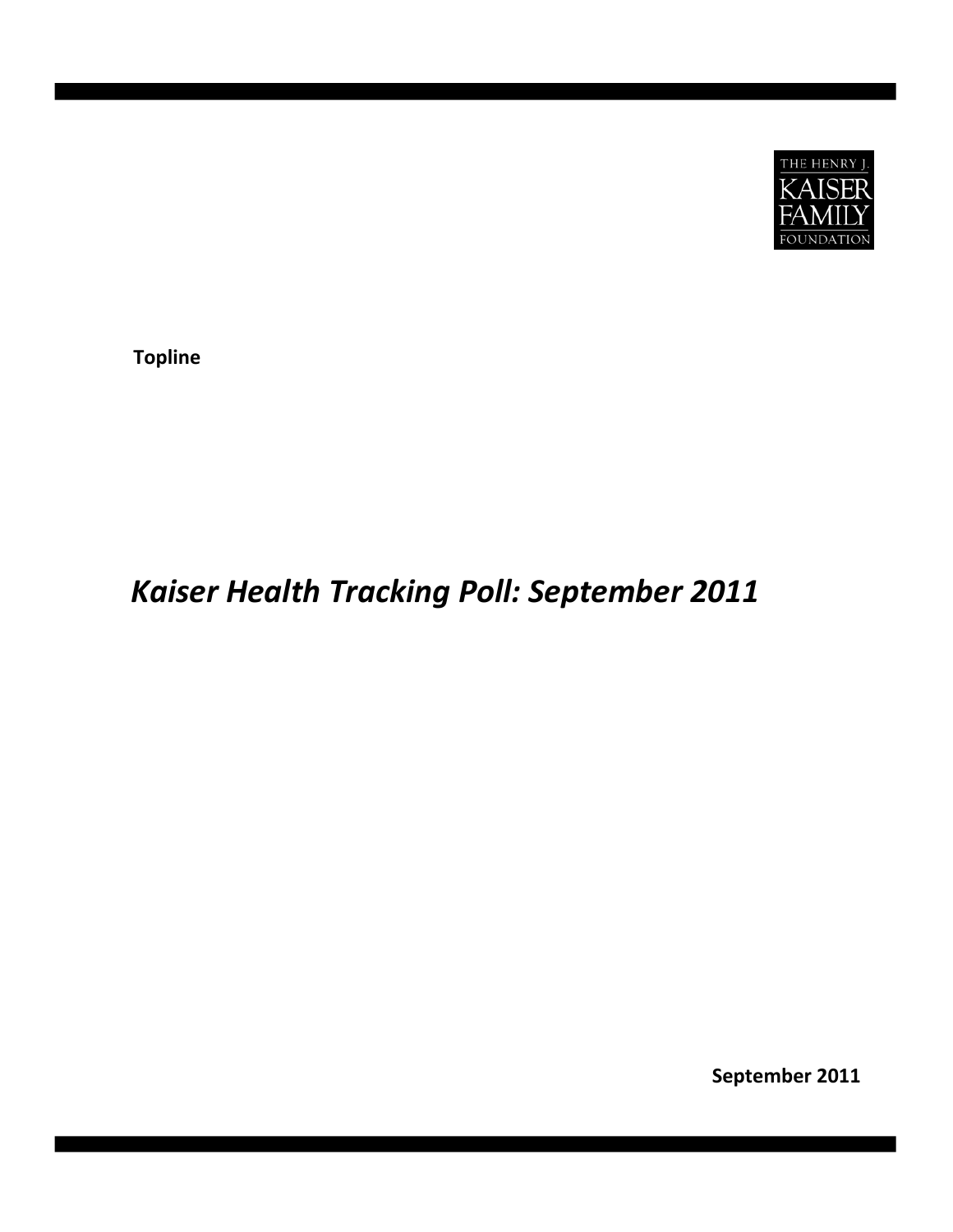# **Methodology**

This *Kaiser Health Tracking Poll* was designed and analyzed by public opinion researchers at the Kaiser Family Foundation led by Mollyann Brodie, Ph.D., including Liz Hamel, Sarah Cho, and Theresa Boston. The survey was conducted September 7 through September 12, 2011, among a nationally representative random sample of 1,207 adults ages 18 and older. Telephone interviews conducted by landline (704) and cell phone (503, including 224 who had no landline telephone) were carried out in English and Spanish by Princeton Survey Research Associates.

The margin of sampling error for results based on the full sample is plus or minus 3 percentage points. For results based on subgroups, the margin of sampling error may be higher. Note that sampling error is only one of many potential sources of error in this or any other public opinion poll.

Trends in this document come from surveys listed on the last page.

Values less than 0.5% are indicated by an asterisk (\*).

"VOL." indicates that a response was volunteered by respondent, not an explicitly offered choice.

Due to rounding, percentages may not add to 100.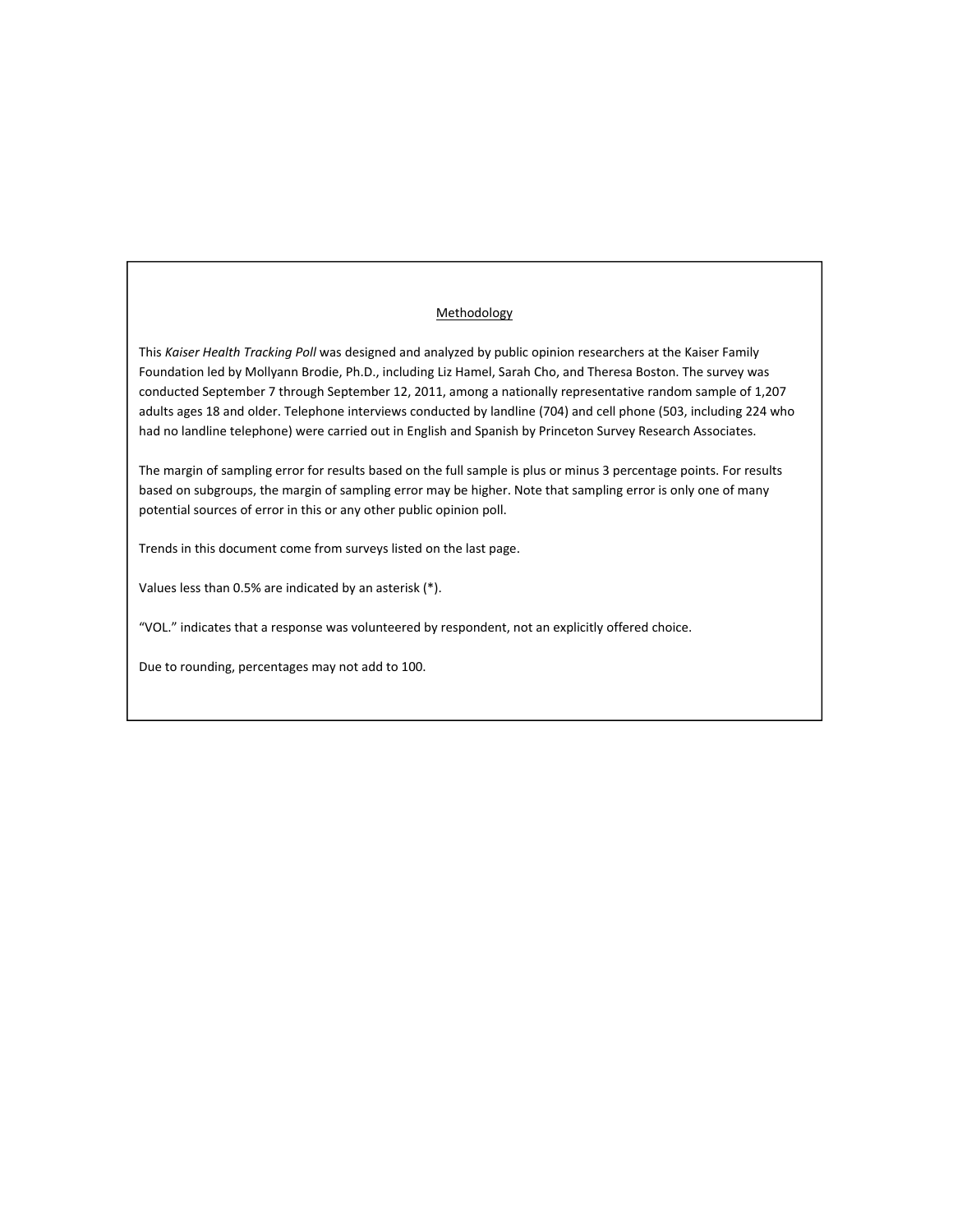1. As you may know, a health reform bill was signed into law early last year. Given what you know about the health reform law, do you have a generally (favorable) or generally (unfavorable) opinion of it? [GET ANSWER THEN ASK: Is that a very (favorable/unfavorable) or somewhat (favorable/unfavorable) opinion?] [ROTATE OPTIONS IN PARENTHESES]

|             | Very      | Somewhat  | Somewhat    | Very        | Don't know/ |
|-------------|-----------|-----------|-------------|-------------|-------------|
|             | favorable | favorable | unfavorable | unfavorable | Refused     |
| 09/11       | 18        | 23        | 14          | 29          | 16          |
| 08/11       | 16        | 23        | 17          | 27          | 17          |
| 07/11       | 20        | 22        | 12          | 31          | 15          |
| 06/11       | 15        | 27        | 16          | 30          | 12          |
| 05/11       | 19        | 23        | 15          | 29          | 14          |
| 04/11       | 20        | 21        | 14          | 27          | 18          |
| 03/11       | 21        | 21        | 15          | 31          | 13          |
| 02/11       | 16        | 27        | 19          | 29          | 8           |
| 01/11       | 19        | 22        | 16          | 34          | 9           |
| 12/10       | 22        | 20        | 14          | 27          | 18          |
| 11/10       | 19        | 23        | 12          | 28          | 18          |
| 10/10       | 18        | 24        | 15          | 29          | 15          |
| 09/10       | 19        | 30        | 15          | 25          | 11          |
| 08/10       | 19        | 24        | 13          | 32          | 12          |
| 07/10       | 21        | 29        | 10          | 25          | 14          |
| 06/10       | 20        | 28        | 16          | 25          | 10          |
| 05/10       | 14        | 27        | 12          | 32          | 14          |
| $04/10^{1}$ | 23        | 23        | 10          | 30          | 14          |

 $^{\rm 1}$  April 2010 trend wording was "[President Obama did sign a health reform bill into law last month…] Given what you know about the new health reform law, do you have a generally (favorable) or generally (unfavorable) opinion of it? (Is that a very favorable/unfavorable or somewhat favorable/unfavorable opinion?)"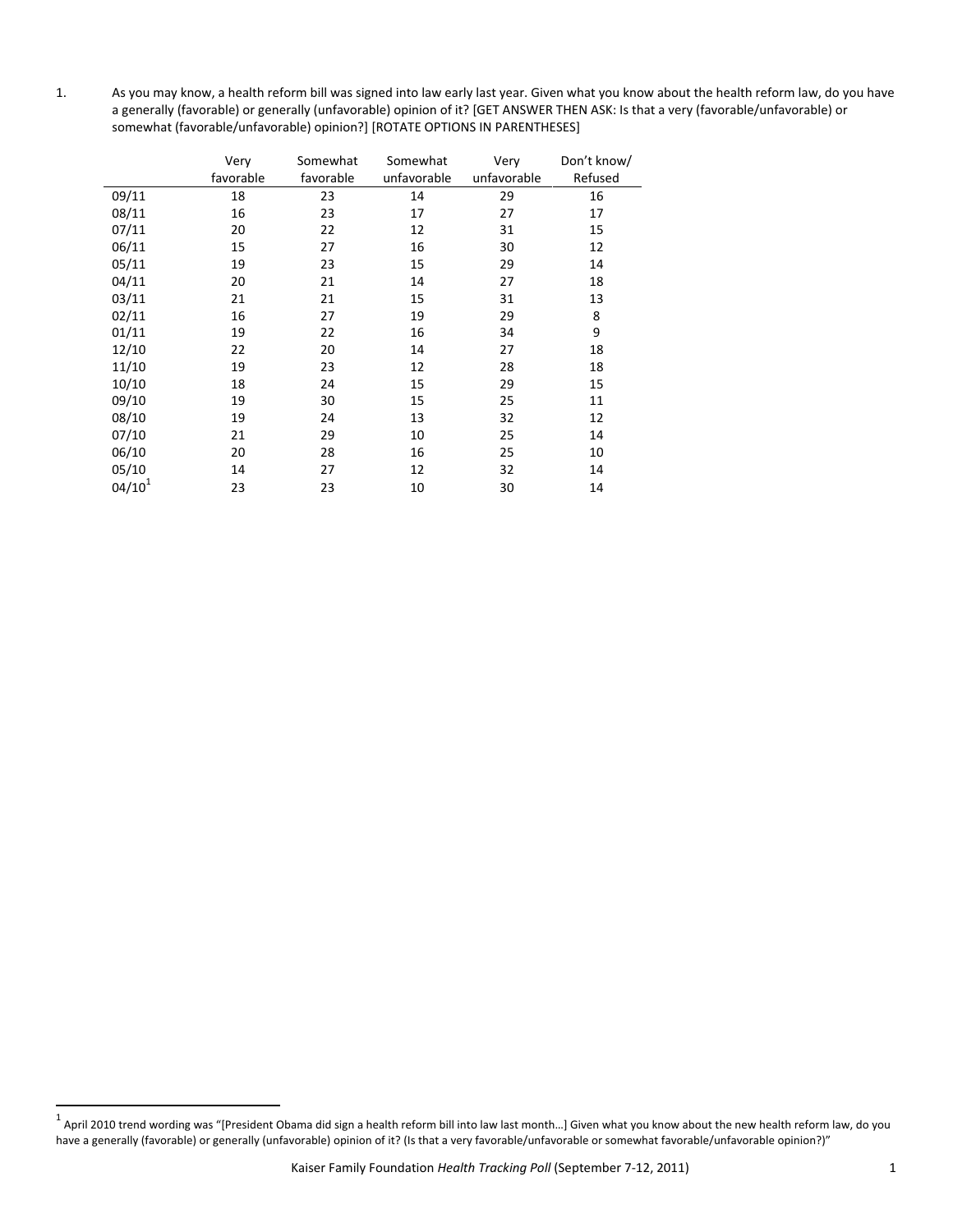2. Do you think (INSERT AND RANDOMIZE) will be (better off) or (worse off) under the health reform law, or don't you think it will make much difference? (ROTATE OPTIONS IN PARENTHESES ACROSS INTERVIEWS, BUT NOT WITHIN SAME INTERVIEW) [READ IF NECESSARY: "Will (INSERT ITEM) be (better off) or (worse off) under the health reform law, or don't you think it will make much difference?] [ALWAYS ASK ITEMS A & B FIRST IN RANDOM ORDER]

|    | $-0.00$             | Better off | Worse off | Not much<br>difference | (VOL.)<br>Depends        | Don't know/<br>Refused   |
|----|---------------------|------------|-----------|------------------------|--------------------------|--------------------------|
|    | You and your family |            |           |                        |                          |                          |
| a. | 09/11               | 27         | 32        | 34                     |                          |                          |
|    | 08/11               | 24         | 33        | 37                     | $\overline{\phantom{m}}$ | 7                        |
|    |                     |            |           |                        | --                       | 6                        |
|    | 07/11               | 27         | 29        | 39                     | --                       | 5<br>$\overline{7}$      |
|    | 06/11               | 24         | 34        | 35                     | --                       |                          |
|    | 05/11               | 28         | 28        | 38                     | --                       | 6                        |
|    | 04/11               | 27         | 28        | 37                     | --                       | 8                        |
|    | 03/11               | 26         | 30        | 39                     | --                       | 5                        |
|    | 02/11               | 28         | 31        | 38                     | --                       | $\overline{\mathbf{3}}$  |
|    | 01/11               | $20\,$     | 32        | 44                     | --                       | 4                        |
|    | 12/10               | 32         | 33        | 28                     | --                       | 7                        |
|    | 11/10               | 25         | 31        | 34                     | --                       | 9                        |
|    | 10/10               | 31         | 29        | 32                     | --                       | 7                        |
|    | 09/10               | 32         | 28        | 33                     | --                       | $\overline{\phantom{a}}$ |
|    | 08/10               | 29         | 30        | 36                     | --                       | 5                        |
|    | 07/10               | 32         | 29        | 33                     | --                       | 6                        |
|    | 06/10               | 28         | 28        | 39                     | --                       | 5                        |
|    | 05/10               | 29         | 30        | 32                     | --                       | 9                        |
|    | 04/10               | 31         | 32        | 30                     | --                       | 8                        |
|    | $03/10^2$           | 35         | 32        | 28                     | $\overline{2}$           | 3                        |
|    | 02/10               | 34         | 32        | 26                     | 3                        | 5                        |
|    | 01/10               | 32         | 33        | 29                     | 3                        | 4                        |
|    | 12/09               | 35         | 27        | 32                     | 3                        | 3                        |
|    | 11/09               | 42         | 24        | 27                     | 3                        | 4                        |
|    | 10/09               | 41         | 27        | 28                     | $\overline{2}$           | 3                        |
|    | 09/09               | 42         | 23        | 28                     | $\overline{4}$           | 3                        |
|    | 08/09               | 36         | 31        | $27\,$                 | $\overline{a}$           | 4                        |
|    | 07/09               | 39         | 21        | 32                     | 4                        | 3                        |
|    | 06/09               | 39         | 16        | 36                     | 3                        | 5                        |
|    | 04/09               | 43         | 14        | 36                     | 4                        | 4                        |
|    | 02/09               | 38         | 11        | 43                     | 4                        | 3                        |

*Item c based on half sample a (n=618) Item d based on half sample b (n=589)*

 $^2$  February 2009 through March 2010 trend wording was "Do you think (INSERT) would be (better off) or (worse off) if the president and Congress passed health care reform, or don't you think it would make much difference?"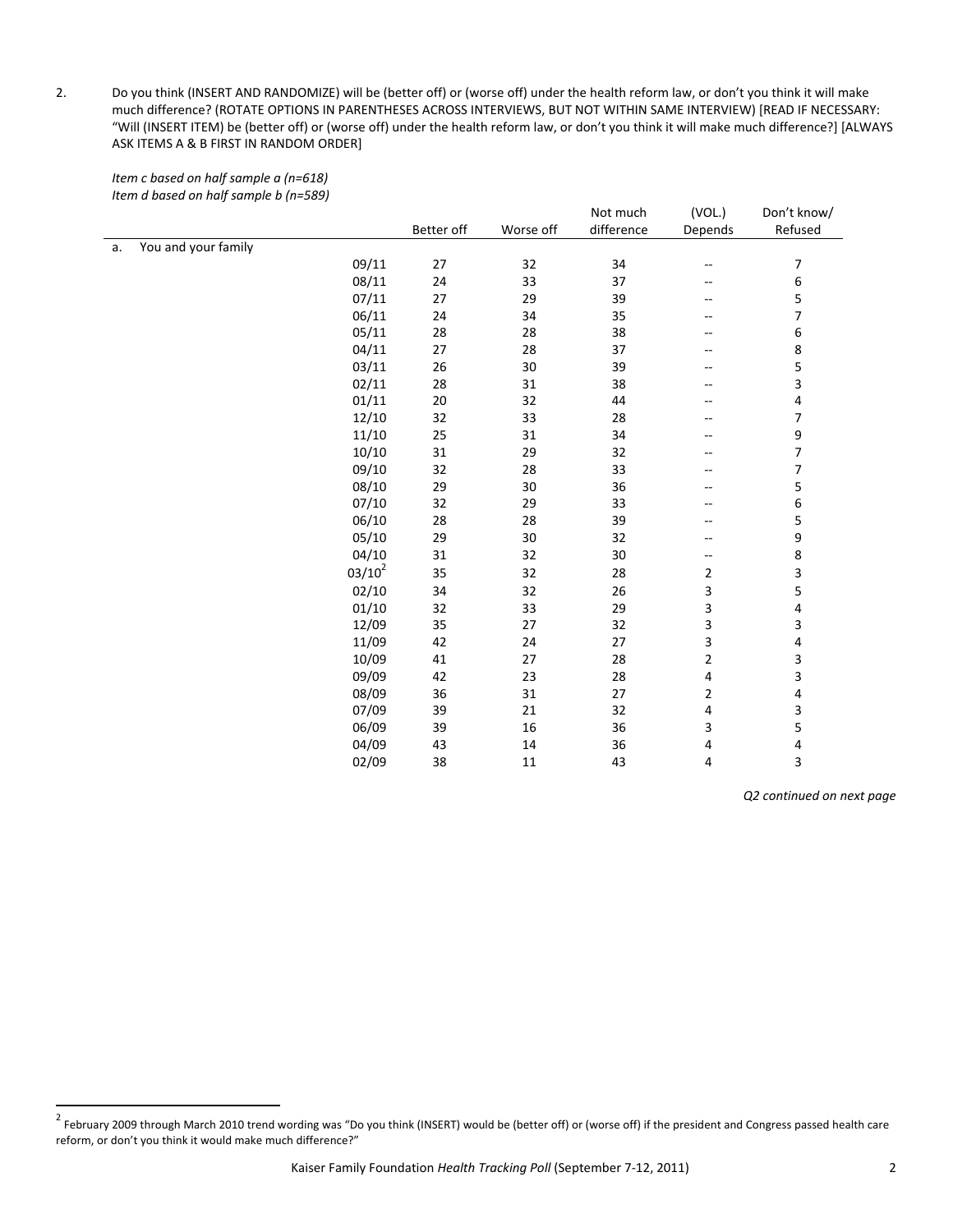#### *Q2 continued*

|    |                                                   |            |           | Not much   | (VOL.)         | Don't know/              |
|----|---------------------------------------------------|------------|-----------|------------|----------------|--------------------------|
|    |                                                   | Better off | Worse off | difference | Depends        | Refused                  |
| b. | The country as a whole                            |            |           |            |                |                          |
|    | 09/11                                             | 38         | 36        | 18         | $\overline{a}$ | 8                        |
|    | 08/11                                             | 33         | 37        | 21         | --             | 9                        |
|    | 07/11                                             | 39         | 35        | 20         | $-$            | 6                        |
|    | 06/11                                             | 35         | 39        | 20         | --             | 6                        |
|    | 05/11                                             | 37         | 38        | 19         | --             | 6                        |
|    | 04/11                                             | 39         | 35        | 18         | --             | $\boldsymbol{9}$         |
|    | 03/11                                             | 38         | 35        | 19         | --             | $\overline{\phantom{a}}$ |
|    | 02/11                                             | 37         | 39        | 19         | $-$            | 5                        |
|    | 01/11                                             | 34         | 38        | 22         | --             | 5                        |
|    | 12/10                                             | 40         | 37        | 15         | $-$            | 8                        |
|    | 11/10                                             | 38         | 36        | 16         | $-$            | 10                       |
|    | 10/10                                             | 39         | 34        | 18         | --             | $\boldsymbol{9}$         |
|    | 09/10                                             | 42         | 34        | 15         | --             | 9                        |
|    | 08/10                                             | 39         | 37        | 18         | --             | $\,6\,$                  |
|    | 07/10                                             | 43         | 35        | 15         | --             | $\overline{\phantom{a}}$ |
|    | 06/10                                             | 42         | 32        | 19         | $-$            | $\,6\,$                  |
|    | 05/10                                             | 43         | 35        | 13         | --             | 9                        |
|    | 04/10                                             | 45         | 35        | 11         | $-\,-$         | 9                        |
|    | 03/10                                             | 45         | 34        | 14         | 3              | $\overline{\mathbf{4}}$  |
|    | 02/10                                             | 45         | 34        | 12         | 4              | $\sf 5$                  |
|    | 01/10                                             | 42         | 37        | 12         | 3              | $\sf 5$                  |
|    | 12/09                                             | 45         | 31        | 17         | 4              | $\overline{\mathbf{3}}$  |
|    | 11/09                                             | 54         | 27        | $11\,$     | 3              | $\sf 5$                  |
|    | 10/09                                             | 53         | 28        | 12         | $\overline{2}$ | 4                        |
|    | 09/09                                             | 53         | 26        | 14         | 4              | 4                        |
|    | 08/09                                             | 45         | 34        | 14         | 3              | $\pmb{4}$                |
|    | 07/09                                             | 51         | 23        | 16         | 4              | $\boldsymbol{6}$         |
|    | 06/09                                             | 57         | 16        | 19         | 3              | 5                        |
|    | 04/09                                             | 56         | 15        | 21         | 3              | 5                        |
|    | 02/09                                             | 59         | 12        | 19         | 5              | 5                        |
| c. | People with pre-existing health conditions        |            |           |            |                |                          |
|    | 09/11                                             | 52         | 21        | 16         | --             | 11                       |
| d. | People with serious or chronic health<br>problems |            |           |            |                |                          |
|    | 09/11                                             | 39         | 31        | 16         |                | 13                       |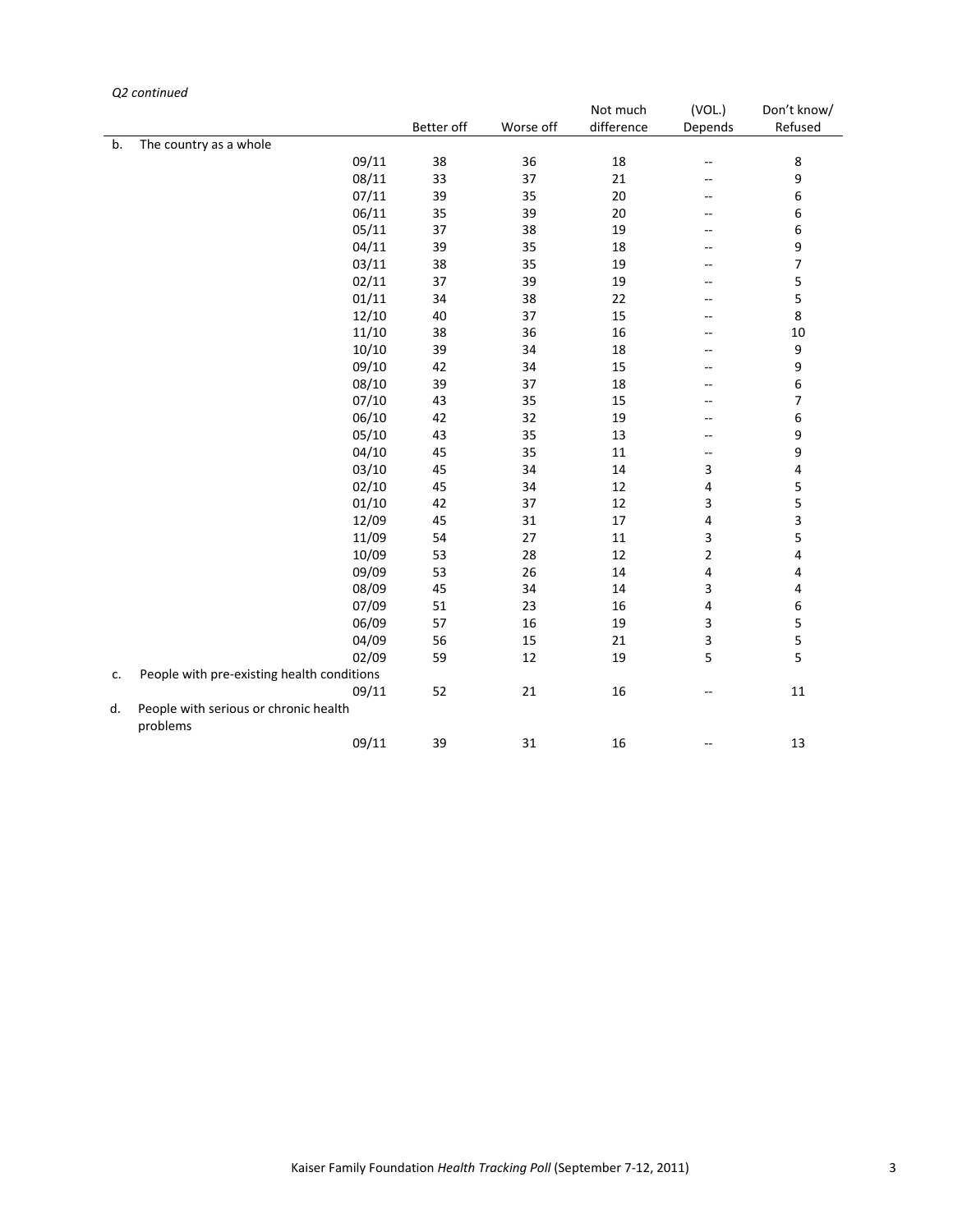3. What would you like to see Congress do when it comes to the health care law? (READ LIST. ROTATE 1‐4, 4‐1. ENTER ONE ONLY)

|                                                                                      | 09/11 | 07/11 | 06/11 | 05/11 | 04/11 | 03/11 | 02/11 | 01/11 |
|--------------------------------------------------------------------------------------|-------|-------|-------|-------|-------|-------|-------|-------|
| They should expand the law                                                           | 33    | 33    | 31    | 30    | 33    | 30    | 30    | 28    |
| They should keep the law as is                                                       | 19    | 20    | 20    | 21    | 19    | 21    | 20    | 19    |
| They should repeal the law and replace it with a<br>Republican-sponsored alternative | 16    | 16    | 19    | 19    | 15    | 18    | 19    | 23    |
| They should repeal the law and not replace it                                        | 21    | 21    | 19    | 19    | 20    | 21    | 20    | 20    |
| Don't know/Refused                                                                   | 12    | 10    | 12    | 10    | 14    | 10    | 10    | 10    |

4. I'm going to read you a list of specific reform proposals. For each, please tell me whether you think it was included in the health reform law, or not. First, to the best of your knowledge, would you say the law does or does not (INSERT AND RANDOMIZE)? Would you say the law does or does not (INSERT NEXT ITEM)?

|    |                                                                                    | Yes, law     | No, law will | Don't know/ |
|----|------------------------------------------------------------------------------------|--------------|--------------|-------------|
|    |                                                                                    | will do this | not do this  | Refused     |
| a. | Prohibit insurance companies from denying coverage because of a person's           |              |              |             |
|    | medical history or health condition                                                |              |              |             |
|    | 09/11                                                                              | 61           | 30           | 9           |
|    | 12/10                                                                              | 67           | 25           | 9           |
|    | 06/10                                                                              | 70           | 25           | 5           |
|    | 04/10                                                                              | 64           | 27           | 10          |
| b. | Prohibit insurance companies from setting lifetime limits on the total amount      |              |              |             |
|    | they will spend on a person's health care                                          |              |              |             |
|    | 09/11                                                                              | 48           | 34           | 18          |
|    | 06/10                                                                              | 59           | 28           | 13          |
|    | 04/10                                                                              | 56           | 25           | 20          |
| c. | Create an insurance option, or high-risk pool, for those people whose pre-existing |              |              |             |
|    | health conditions currently make it difficult for them to find and buy affordable  |              |              |             |
|    | health insurance                                                                   |              |              |             |
|    | 09/11                                                                              | 56           | 30           | 14          |
|    | 06/10                                                                              | 65           | 26           | 10          |
|    | 04/10                                                                              | 64           | 22           | 14          |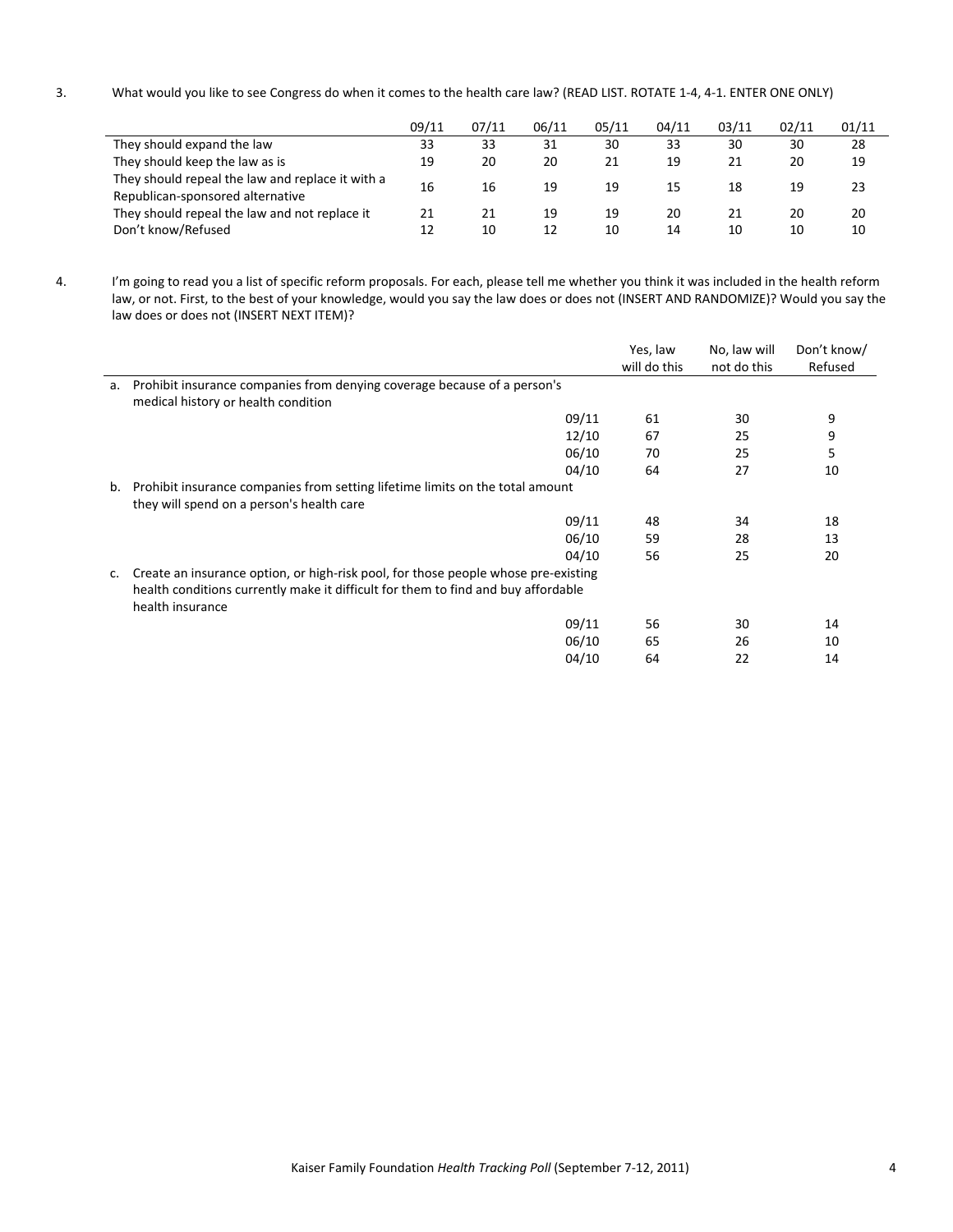5. In general, the term "pre‐existing condition" is used by insurance companies to describe an illness or medical condition that a person had before they began looking for insurance. For example, if you were looking to buy health insurance but had a history of asthma, diabetes or high blood pressure, those would be considered pre‐existing conditions, along with illnesses such as cancer. Given that definition, would you say that you or someone else in your household would be considered to have a "pre-existing condition" of some sort, or not?

|                    | 09/11 | 09/09 |
|--------------------|-------|-------|
| Yes                | 52    | 57    |
| No                 | 47    |       |
| Don't know/Refused |       |       |

### 6. Is that you or someone else in your household?

*Based on someone in household has pre‐existing condition (n=639)*

|                           | 09/11 |
|---------------------------|-------|
| Respondent                | 39    |
| Someone else in household | 39    |
| Both (VOL.)               | 20    |
| Don't know/Refused        |       |

Q5/Q6 Summary table based on total

|                                   | 09/11 |
|-----------------------------------|-------|
| Total with pre-existing condition | 52    |
| Respondent                        | 20    |
| Someone else in household         | 20    |
| Both (VOL.)                       | 10    |
| Don't know/Refused                |       |
| No pre-existing condition         | 47    |
| Don't know/Refused                | 1     |

7. Can you briefly describe what that condition is? (OPEN‐ENDED, ALLOW MULTIPLE RESPONSES)

*Based on someone in household has pre‐existing condition (n=639)*

|                                                                                               | 09/11 |
|-----------------------------------------------------------------------------------------------|-------|
| Cardiovascular/Cerebrovascular disease/High BP or Cholesterol/Stroke/Aneurysm/Heart condition | 30    |
| <b>Diabetes</b>                                                                               | 24    |
| Asthma/COPD/Other respiratory problems                                                        | 20    |
| Cancer                                                                                        | 11    |
| Arthritis/Injuries/Other musculoskeletal problems                                             | 5     |
| Autoimmune disease (ex. Lupus, Crohn's Disease, Multiple Sclerosis, Sjogren's Syndrome)       | 3     |
| Other mental health issue                                                                     |       |
| Kidney disease                                                                                |       |
| Anxiety/Depression                                                                            |       |
| ADD/ADHD                                                                                      |       |
| Thyroid issues                                                                                |       |
| Prostate issues                                                                               |       |
| Other                                                                                         | 9     |
| Don't know/Refused                                                                            | 15    |

*Percentages will add to more than 100 due to multiple responses.*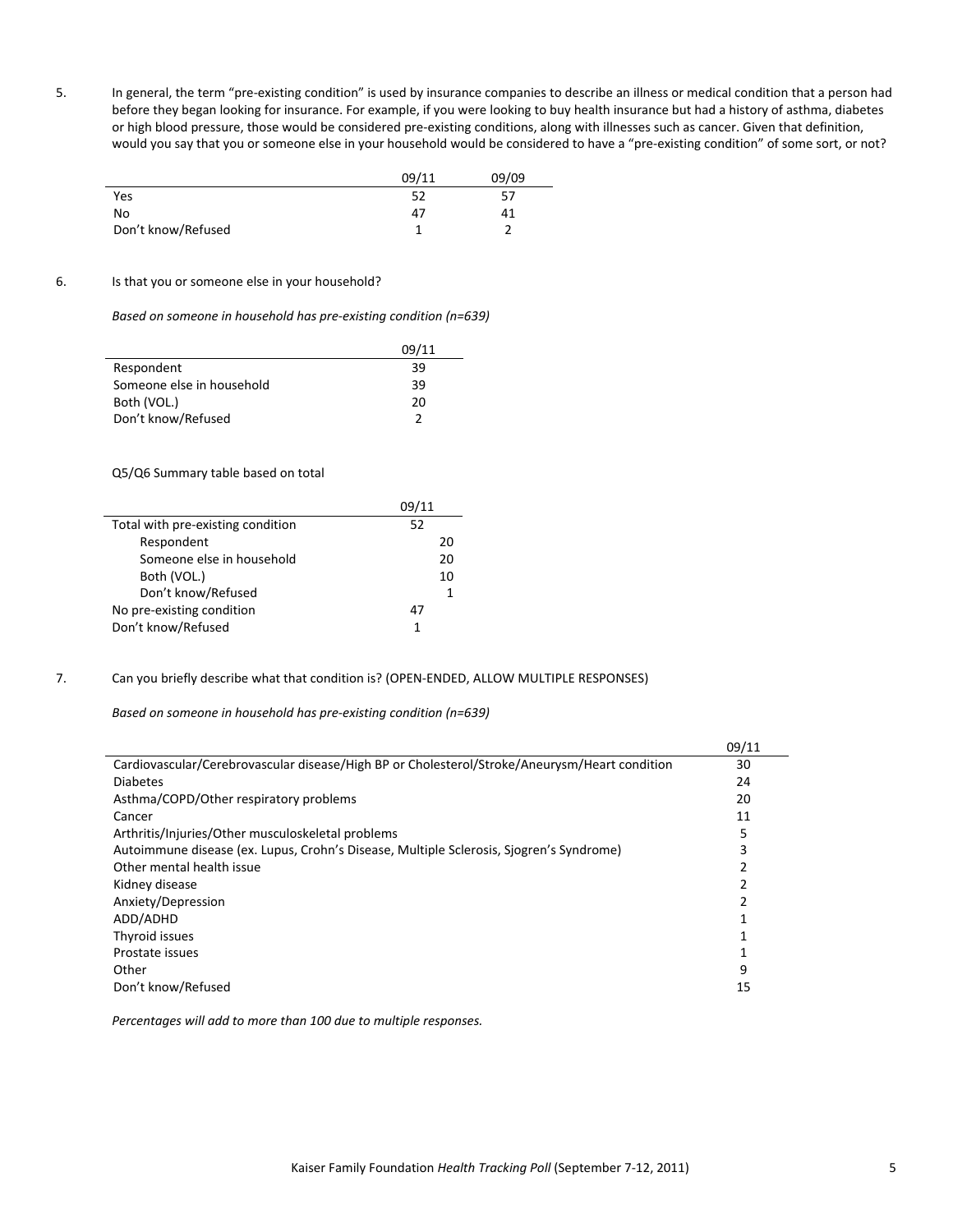# 8. Have you (or your family member) ever had problems getting health insurance coverage because of a pre-existing condition, or not?

*Based on someone in household has pre‐existing condition (n=639)*

|                                                    | 09/11  |
|----------------------------------------------------|--------|
| Yes, had problems getting health insurance         | 21     |
| No, have not had problems getting health insurance | 78     |
| Don't know/Refused                                 | 1      |
| Q5/Q8 Summary table based on total                 |        |
|                                                    | 09/11  |
|                                                    |        |
| Total with pre-existing condition                  | 52     |
| Yes, had problems getting health insurance         | 11     |
| No, have not had problems getting health insurance | 40     |
| Don't know/Refused                                 | $\ast$ |
| No pre-existing condition                          | 47     |

9. How long ago did this happen? Was it in the past 12 months, more than one year but less than 2 years ago, more than 2 but less than 5 years ago, or more than 5 years ago?

*Based on had problems getting health insurance due to pre‐existing condition (n=119)*

|                                         | 09/11 |
|-----------------------------------------|-------|
| Past 12 months                          | 20    |
| More than one but less than 2 years ago | 19    |
| More than 2 but less than 5 years ago   | 32    |
| More than 5 years ago                   | 28    |
| Don't know/Refused                      | 1     |

Q8/Q9 Summary table based on those who live in a household where someone has a pre-existing condition

|                                                    | 09/11 |        |
|----------------------------------------------------|-------|--------|
| Yes, had problems getting health insurance         | 21    |        |
| In the past 12 months                              |       | 4      |
| More than one but less than 2 years ago            |       | 4      |
| More than 2 but less than 5 years ago              |       |        |
| More than 5 years ago                              |       | 6      |
| Don't know how long ago                            |       | $\ast$ |
| No, have not had problems getting health insurance | 78    |        |
| Don't know/Refused                                 |       |        |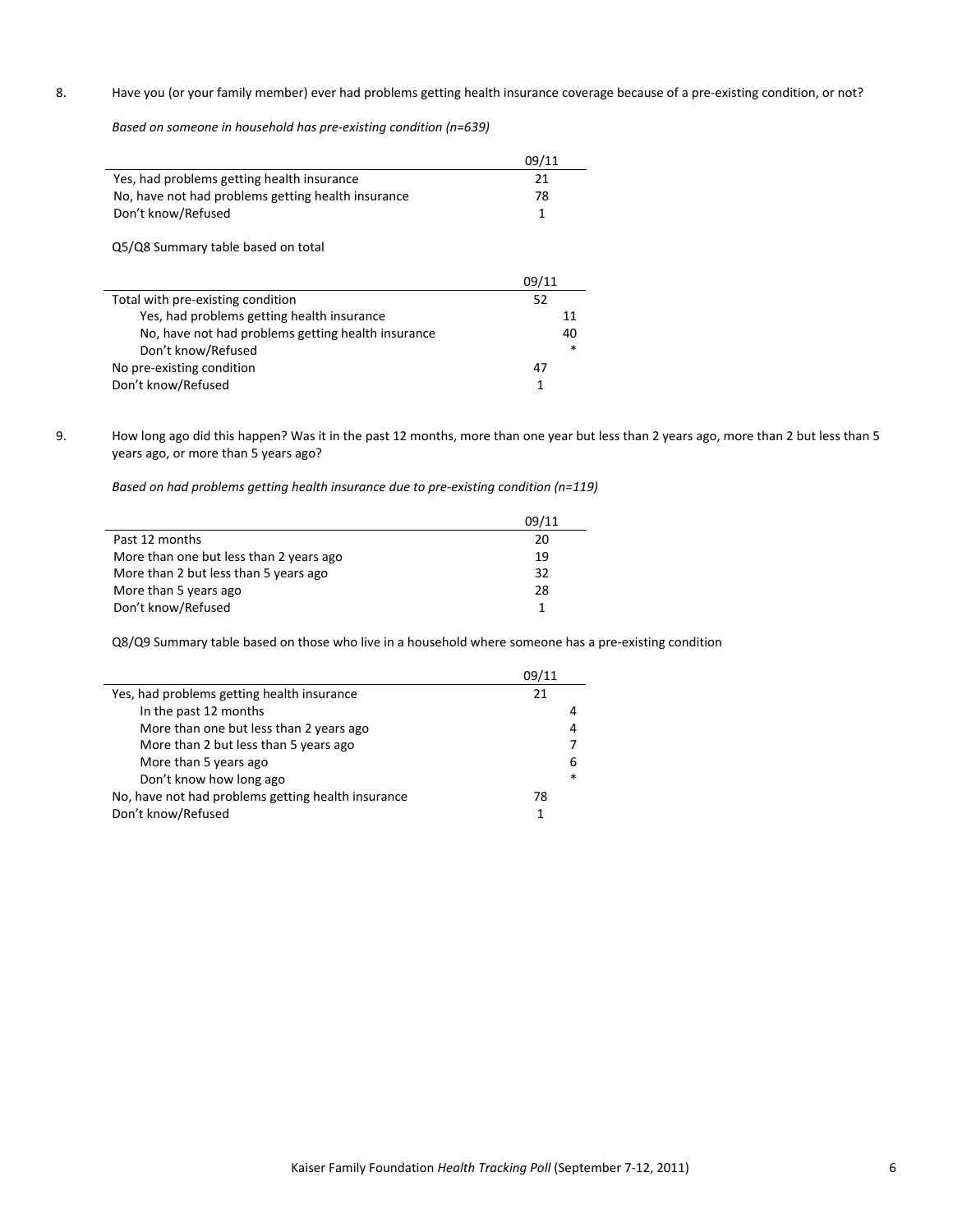#### 10. Were you (or your family member) DENIED health insurance coverage because of this pre-existing condition, or not?

*Based on had problems getting health insurance due to pre‐existing condition (n=119)*

|                         | 09/11 |
|-------------------------|-------|
| Yes, denied coverage    | 67    |
| No, not denied coverage | 32    |
| Don't know/Refused      |       |

Q8/Q10 Summary table based on those who live in a household where someone has a pre‐existing condition *(n=639)*

|                                                    | 09/11 |  |
|----------------------------------------------------|-------|--|
| Yes, had problems getting health insurance         | 21    |  |
| Yes, denied coverage                               | 14    |  |
| No, not denied coverage                            |       |  |
| Don't know if denied coverage                      | *     |  |
| No, have not had problems getting health insurance | 78    |  |
| Don't know/Refused                                 |       |  |

# 11. Were you (or your family member) eventually able to get health insurance coverage, or not?

*Based on had problems getting health insurance due to pre‐existing condition (n=119)*

|                              | 09/11 |
|------------------------------|-------|
| Yes, eventually got coverage |       |
| No, did not get coverage     | 26    |
| Don't know/Refused           |       |

Q8/Q11 Summary table based on those who live in a household where someone has a pre‐existing condition *(n=639)*

|                                                    | 09/11 |        |
|----------------------------------------------------|-------|--------|
| Yes, had problems getting health insurance         | 21    |        |
| Yes, eventually able to get coverage               |       | 15     |
| No, did not get coverage                           |       | 6      |
| Don't know if able to get coverage                 |       | $\ast$ |
| No, have not had problems getting health insurance | 78    |        |
| Don't know/Refused                                 |       |        |

12. In the past year, have you or anyone in your household (ROTATE)? What about (INSERT NEXT ITEM)? In the past year, have you or anyone in your household done this?

|                                                                                                                                  |       | Yes | No | Doesn't<br>apply | Don't know/<br>Refused |
|----------------------------------------------------------------------------------------------------------------------------------|-------|-----|----|------------------|------------------------|
| Decided to stay in one job, rather than take another, mainly<br>a.                                                               |       |     |    |                  |                        |
| because the job you held at the time offered better health care                                                                  |       |     |    |                  |                        |
| benefits                                                                                                                         |       |     |    |                  |                        |
|                                                                                                                                  | 09/11 | 25  | 74 |                  | 2                      |
|                                                                                                                                  | 02/09 | 15  | 83 | --               |                        |
|                                                                                                                                  | 10/08 | 25  | 64 | 10               |                        |
|                                                                                                                                  | 04/08 | 18  | 76 | 5                | 2                      |
|                                                                                                                                  | 04/05 | 17  | 82 |                  |                        |
| b. Decided to take a different job, rather than stay at a job, mainly<br>because the new job offered better health care benefits |       |     |    |                  |                        |
|                                                                                                                                  | 09/11 | 13  | 85 | --               | 2                      |
|                                                                                                                                  | 02/09 | 8   | 90 |                  | 2                      |
|                                                                                                                                  | 10/08 | 13  | 76 | 10               |                        |
|                                                                                                                                  | 04/08 | 12  | 82 | 5                |                        |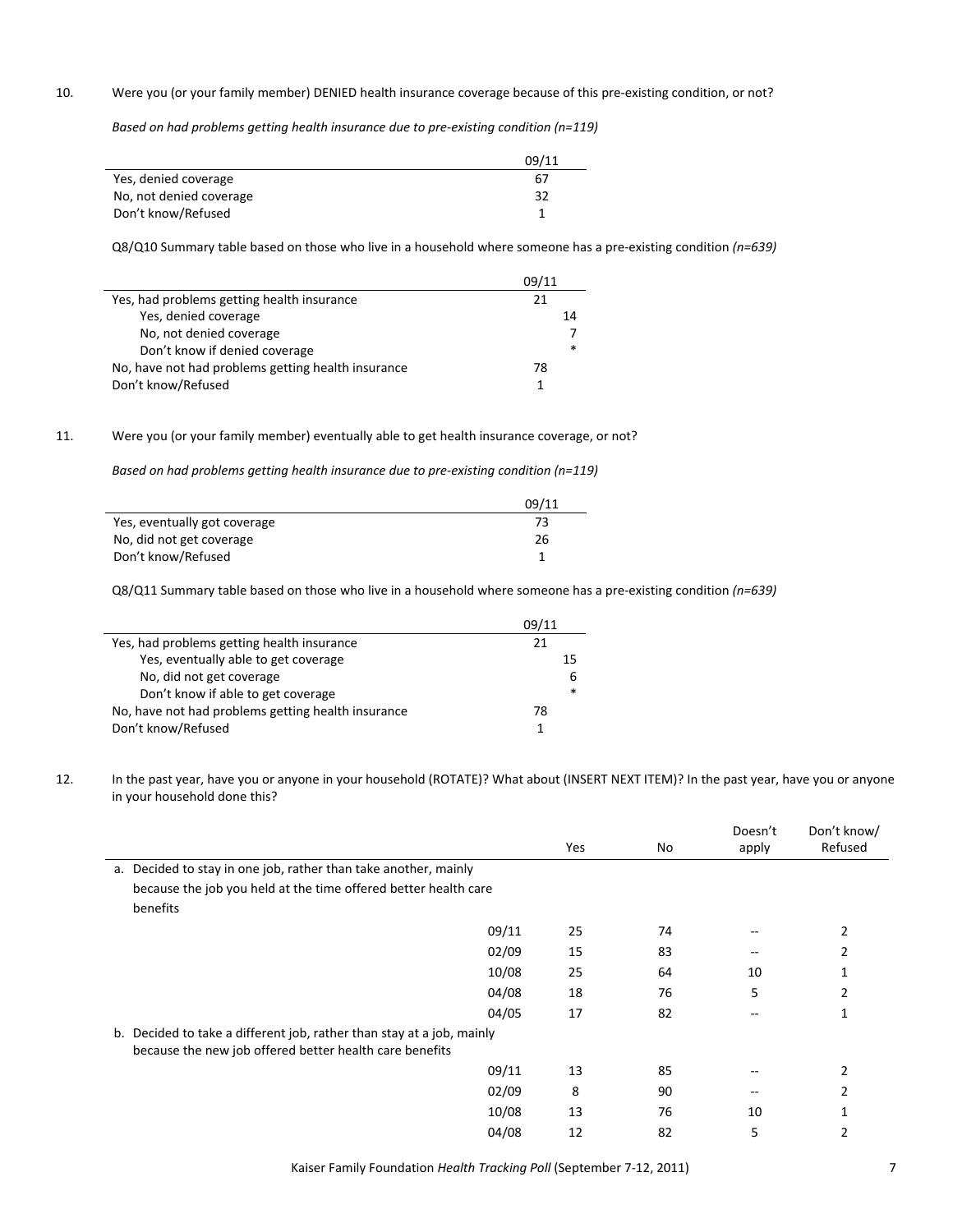READ: On another topic, as you may know, the legislation to raise the federal debt ceiling that was passed by Congress and signed by the president at the end of July calls for the creation of a bipartisan committee, sometimes referred to as the "super committee." The committee is made up of 12 members of Congress—6 Republicans and 6 Democrats—and must come up with a plan to cut at least \$1.2 trillion from the federal budget deficit over the next 10 years. They must make their recommendations to Congress by November 23. If the committee doesn't reach consensus, or if Congress doesn't approve their recommendations by December 23, a series of automatic spending cuts would kick in.

13. Do you think creating the bipartisan super committee was a (good) idea or a (bad) idea? (ROTATE OPTIONS IN PARENTHESES)

|                    | 09/11 |
|--------------------|-------|
| Good idea          | 50    |
| Bad idea           | 38    |
| Don't know/Refused | 12    |

14. How much do you trust (INSERT AND RANDOMIZE) to make the right recommendations about ways to reduce the federal budget deficit? READ FOR FIRST ITEM, THEN AS NECESSARY: A great deal, a fair amount, just a little, or not at all?

|                                   | A great<br>deal | A fair<br>amount | Just a<br>little | Not<br>at all | Don't know/<br>Refused |
|-----------------------------------|-----------------|------------------|------------------|---------------|------------------------|
| a. The bipartisan super committee |                 | 28               | 34               | 28            |                        |
| b. President Obama                | 23              | 29               | 16               | 31            |                        |
| c. Democrats in Congress          | 13              | 30               | 24               | 31            |                        |
| d. Republicans in Congress        |                 | 23               | 32               | 36            |                        |

15. How confident are you that the super committee will be able to come up with a proposal to cut \$1.2 trillion from the federal deficit before the November deadline? Very confident, somewhat confident, not too confident, or not at all confident?

|                      | 09/11         |
|----------------------|---------------|
| Very confident       | 4             |
| Somewhat confident   | 32            |
| Not too confident    | 36            |
| Not at all confident | 26            |
| Don't know/Refused   | $\mathcal{P}$ |

16. How likely do you think it is that the super committee will be able to come up with a proposal that will get enough support from both parties in Congress in order to pass? Very likely, somewhat likely, not too likely, or not at all likely?

|                    | 09/11 |
|--------------------|-------|
| Very likely        | b     |
| Somewhat likely    | 36    |
| Not too likely     | 33    |
| Not at all likely  | 23    |
| Don't know/Refused | っ     |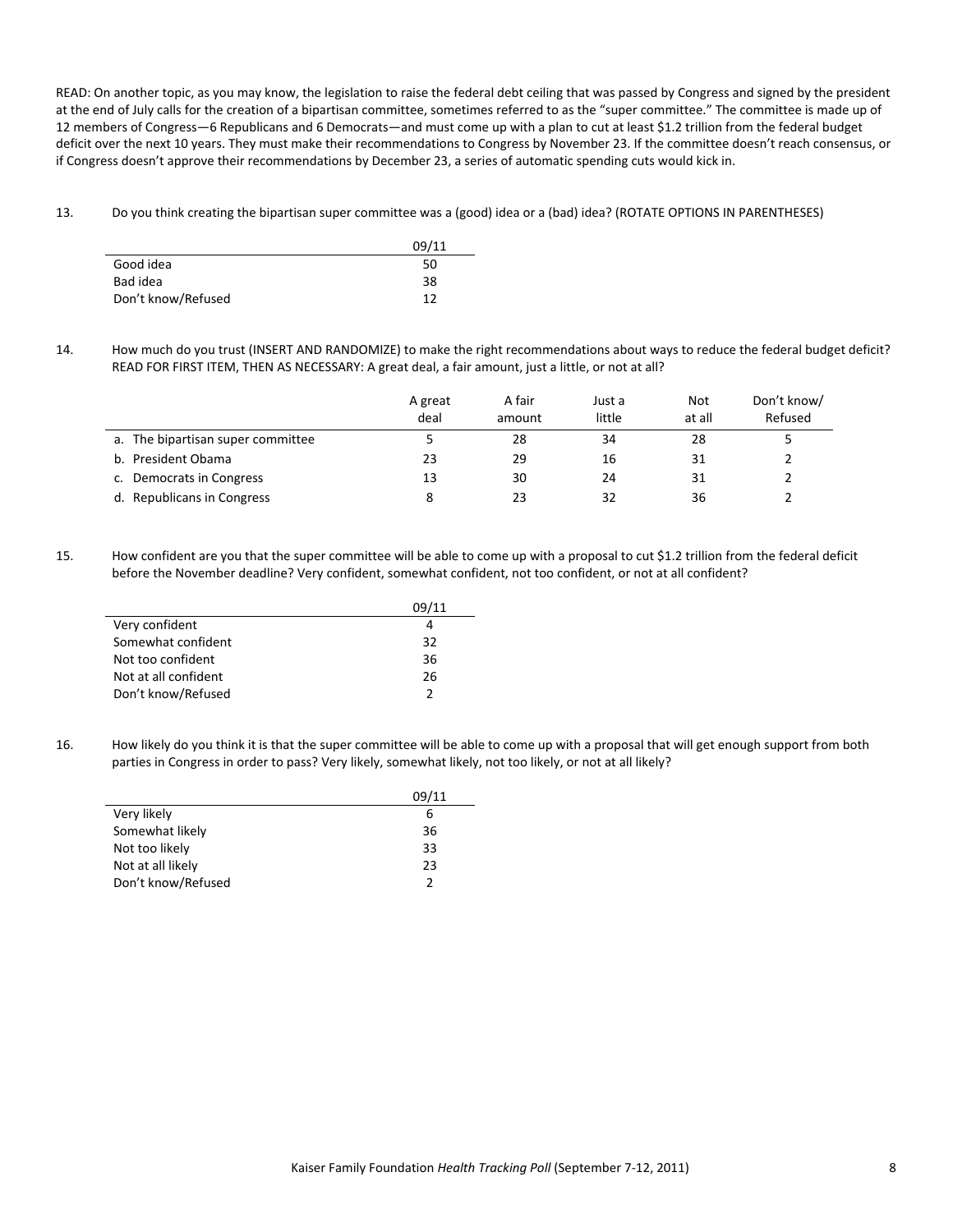17. Thinking about different approaches the super committee might recommend to reduce the federal budget deficit, I'd like to know how big a role you think each of the following should play in an overall deficit reduction strategy. (First/Next), should (INSERT AND RANDOMIZE) play a major role, minor role, or no role at all in reducing the federal budget deficit?

*Items a, c, g based on half sample a (n=618) Items b, d, f based on half sample b (n=589)*

| $\frac{1}{100}$ . We can be considered to the state of the state of $\frac{1}{100}$ . We can be considered to the state of $\frac{1}{100}$ | Major role | Minor role | No role<br>at all | Don't know/<br>Refused |
|--------------------------------------------------------------------------------------------------------------------------------------------|------------|------------|-------------------|------------------------|
| a. Increasing taxes for all Americans                                                                                                      | 28         | 36         | 33                |                        |
| b. Increasing taxes for wealthy Americans                                                                                                  | 48         | 30         | 19                |                        |
| c. Closing tax loopholes for wealthy Americans                                                                                             | 60         | 26         | 12                |                        |
| d. Closing tax loopholes for large businesses                                                                                              | 59         | 27         | 10                |                        |
| e. Reducing spending on government programs and services                                                                                   | 46         | 35         | 15                | 4                      |
| Repealing the Bush tax cuts for all Americans                                                                                              | 35         | 32         | 25                | 8                      |
| g. Repealing the Bush tax cuts for wealthy Americans                                                                                       | 52         | 26         | 19                |                        |

18. If the super committee recommends reducing the deficit by reducing federal spending, I'd like to know in which areas you would be willing to see spending reduced. For each area I name, please tell me if you would support major spending reductions, minor spending reductions or no reductions at all as a way to reduce the federal deficit. First, to reduce the deficit would you support major reductions, minor reductions, or no reductions to spending on (INSERT AND RANDOMIZE)? How about (INSERT AND RANDOMIZE)? (IF NECESSARY: To reduce the deficit, would you support major reductions, minor reductions, or no reductions to spending on (INSERT))?

|                    | Major      | Minor      | No reductions | Don't know/ |
|--------------------|------------|------------|---------------|-------------|
|                    | reductions | reductions | at all        | Refused     |
| a. Medicare        | 13         | 35         | 51            |             |
| b. Medicaid        | 16         | 36         | 46            |             |
| c. Social Security | 12         | 27         | 58            | 3           |
| Defense<br>d.      | 28         | 39         | 28            | 4           |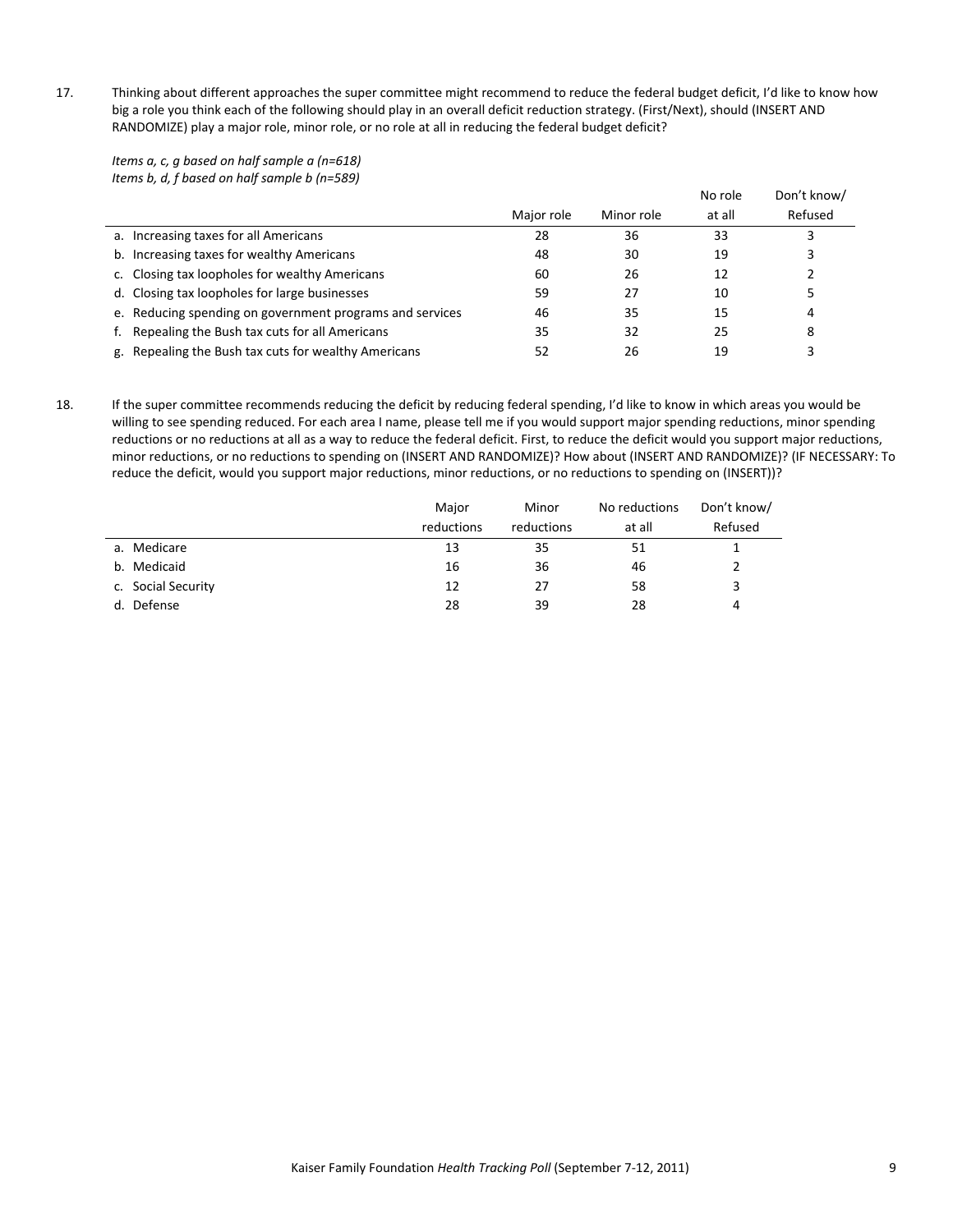# D3. What best describes your employment situation today? (READ IN ORDER)

| Employed full-time                          | 47            |
|---------------------------------------------|---------------|
| Employed part-time                          | 10            |
| Unemployed and currently seeking employment | 6             |
| Unemployed and not seeking employment       | $\mathcal{P}$ |
| A student                                   | 6             |
| Retired                                     | 19            |
| On disability and can't work                | 5             |
| Or, a homemaker or stay at home parent?     | 5             |
| Don't know/Refused                          |               |

D4. Are you, yourself, now covered by any form of health insurance or health plan or do you not have health insurance at this time? (READ IF NECESSARY: A health plan would include any private insurance plan through your employer or a plan that you purchased yourself, as well as a government program like Medicare or [Medicaid/Medi‐CAL])?

|                                 | 09/11  |
|---------------------------------|--------|
| Covered by health insurance     | 85     |
| Not covered by health insurance | 14     |
| Don't know/Refused              | $\ast$ |

D4a. Which of the following is your MAIN source of health insurance coverage? Is it a plan through your or your spouse's employer, a plan you purchased yourself, are you covered by Medicare or (Medicaid/Medi‐CAL), some other government program, or do you get your health insurance from somewhere else?

*Based on those who are insured (n=1,064)*

|                                                | 09/11 |
|------------------------------------------------|-------|
| Plan through your/your spouse's employer       | 54    |
| Plan you purchased yourself                    | 11    |
| Medicare                                       | 17    |
| Medicaid/Medi-CAL                              | 5     |
| Some other government program                  | 4     |
| Somewhere else (SPECIFY)                       | 4     |
| Plan through your parents/mother/father (VOL.) | 3     |
| Don't know/Refused                             |       |

D4/D4a Summary table based on total

|                                           | 09/11 |
|-------------------------------------------|-------|
| Covered by health insurance               | 85    |
| Employer or spouse's employer             | 46    |
| Self-purchased plan                       | 10    |
| Medicare                                  | 15    |
| Medicaid/Medi-CAL                         | 5     |
| Other government program                  | 3     |
| Somewhere else                            | 4     |
| Plan through parents/mother/father (VOL.) | 2     |
| Don't know/Refused                        | 1     |
| Not covered by health insurance           | 14    |
| Don't know/Refused                        | *     |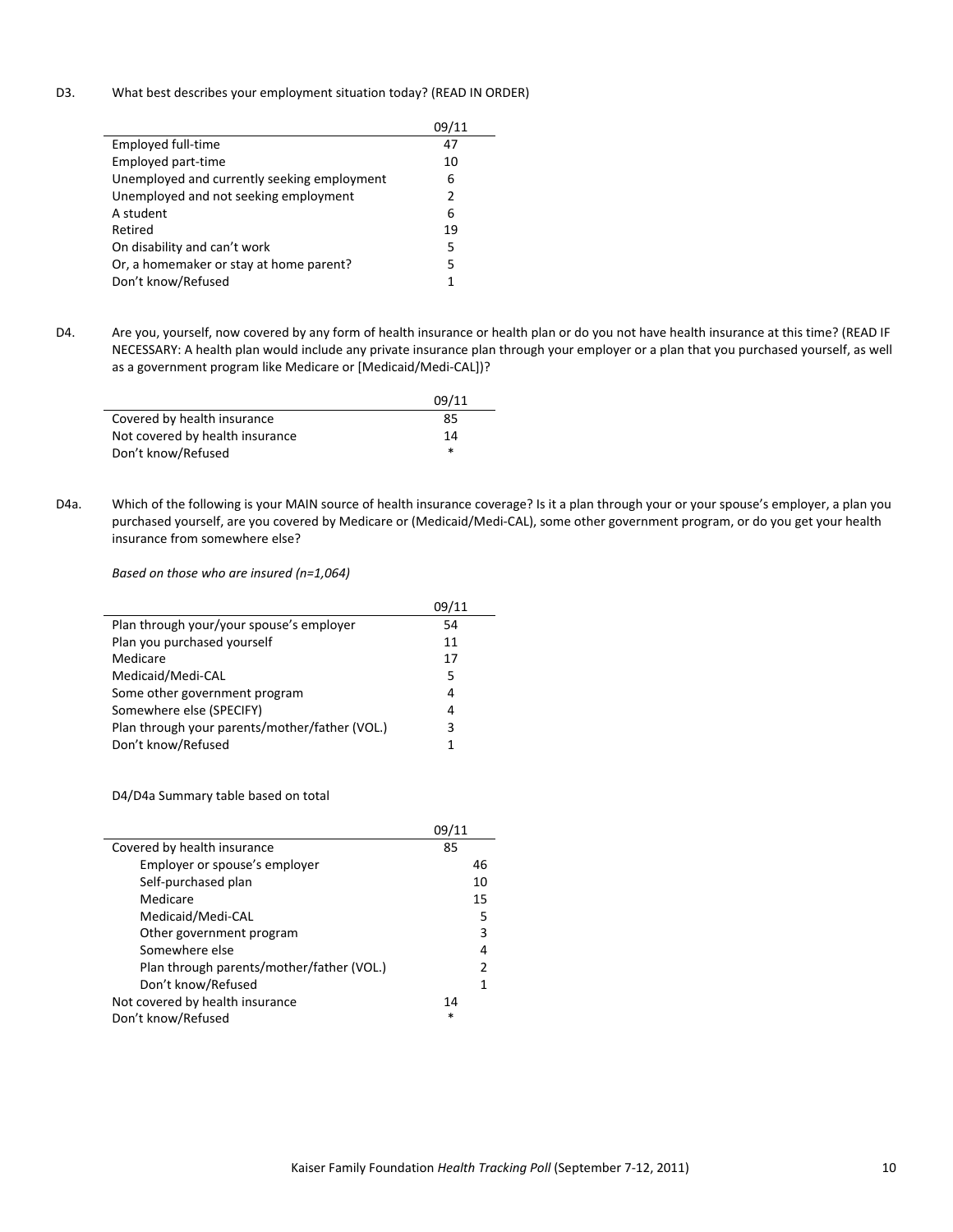19. Next, I'm going to read you a list of things that some people worry about and others do not. I'd like you to tell me how worried you are about each of the following things. (First/Next,) how worried are you about (INSERT—READ AND RANDOMIZE)? READ FOR FIRST ITEM AND THEN AS NECESSARY: Are you very worried, somewhat worried, not too worried, or not at all worried?

|    |                                            |       | Very<br>worried | Somewhat<br>worried | Not too<br>worried | Not at all<br>worried | Don't know/<br>Refused |
|----|--------------------------------------------|-------|-----------------|---------------------|--------------------|-----------------------|------------------------|
| a. | Having to pay more for your health care or |       |                 |                     |                    |                       |                        |
|    | health insurance                           |       |                 |                     |                    |                       |                        |
|    |                                            | 09/11 | 40              | 33                  | 13                 | $12\,$                | $\mathbf 1$            |
|    |                                            | 03/11 | 29              | $40\,$              | 15                 | $16\,$                | $\mathbf 1$            |
|    |                                            | 06/10 | 38              | 33                  | 14                 | 13                    | $\mathbf 1$            |
|    |                                            | 03/10 | 39              | 35                  | $12\,$             | 13                    | $\mathbf 1$            |
|    |                                            | 12/09 | 41              | 34                  | 13                 | 12                    | $\ast$                 |
|    |                                            | 07/09 | 31              | 38                  | $17\,$             | 13                    | $\mathbf{1}$           |
|    |                                            | 04/09 | 37              | 35                  | 16                 | $11\,$                | $\ast$                 |
|    |                                            | 02/09 | 45              | 32                  | 14                 | $\boldsymbol{9}$      | $\ast$                 |
|    |                                            | 10/08 | 38              | 34                  | 13                 | 14                    | $\mathbf 1$            |
|    |                                            | 09/08 | 34              | 33                  | 15                 | $17\,$                | $\mathbf 1$            |
|    |                                            | 04/08 | 37              | 34                  | $11\,$             | 17                    | $\mathbf 1$            |
|    |                                            | 02/08 | 36              | 32                  | $17\,$             | 13                    | $\mathbf 2$            |
|    |                                            | 12/07 | 41              | 32                  | 13                 | 13                    | $\mathbf 1$            |
|    |                                            | 10/07 | 39              | 34                  | 13                 | 13                    | $\mathbf 2$            |
|    |                                            | 06/07 | 41              | 34                  | $14\,$             | $11\,$                | $\mathbf 1$            |
|    |                                            | 03/07 | $40\,$          | 34                  | $11\,$             | $14\,$                | $\mathbf 1$            |
|    |                                            | 10/06 | 47              | $27$                | 13                 | $12\,$                | $\mathbf 1$            |
|    |                                            | 08/06 | 46              | 28                  | $10\,$             | 15                    | $\mathbf 1$            |
|    |                                            | 02/06 | 38              | 33                  | $11\,$             | $17\,$                | $\mathbf 2$            |
|    |                                            | 10/05 | 40              | 32                  | 12                 | $16\,$                | $\mathbf 1$            |
|    |                                            | 06/05 | 45              | 28                  | $12\,$             | $14\,$                | $\mathbf 1$            |
|    |                                            | 03/05 | 49              | 29                  | 9                  | $12\,$                | $\ast$                 |
|    |                                            | 02/05 | 41              | 32                  | 11                 | 15                    | $\mathbf 1$            |
|    |                                            | 12/04 | 47              | 29                  | $10\,$             | $14\,$                | $\ast$                 |
|    |                                            | 10/04 | 47              | 31                  | 9                  | $12\,$                | $\mathbf 1$            |
|    |                                            | 08/04 | 45              | 30                  | 8                  | 15                    | $\mathbf 1$            |
|    |                                            | 06/04 | 46              | 28                  | 12                 | 13                    | $\mathbf 1$            |
|    |                                            | 04/04 | 47              | 30                  | 9                  | 13                    | $\mathbf 1$            |
|    |                                            | 02/04 | 47              | 31                  | 10                 | 12                    | $\mathbf 1$            |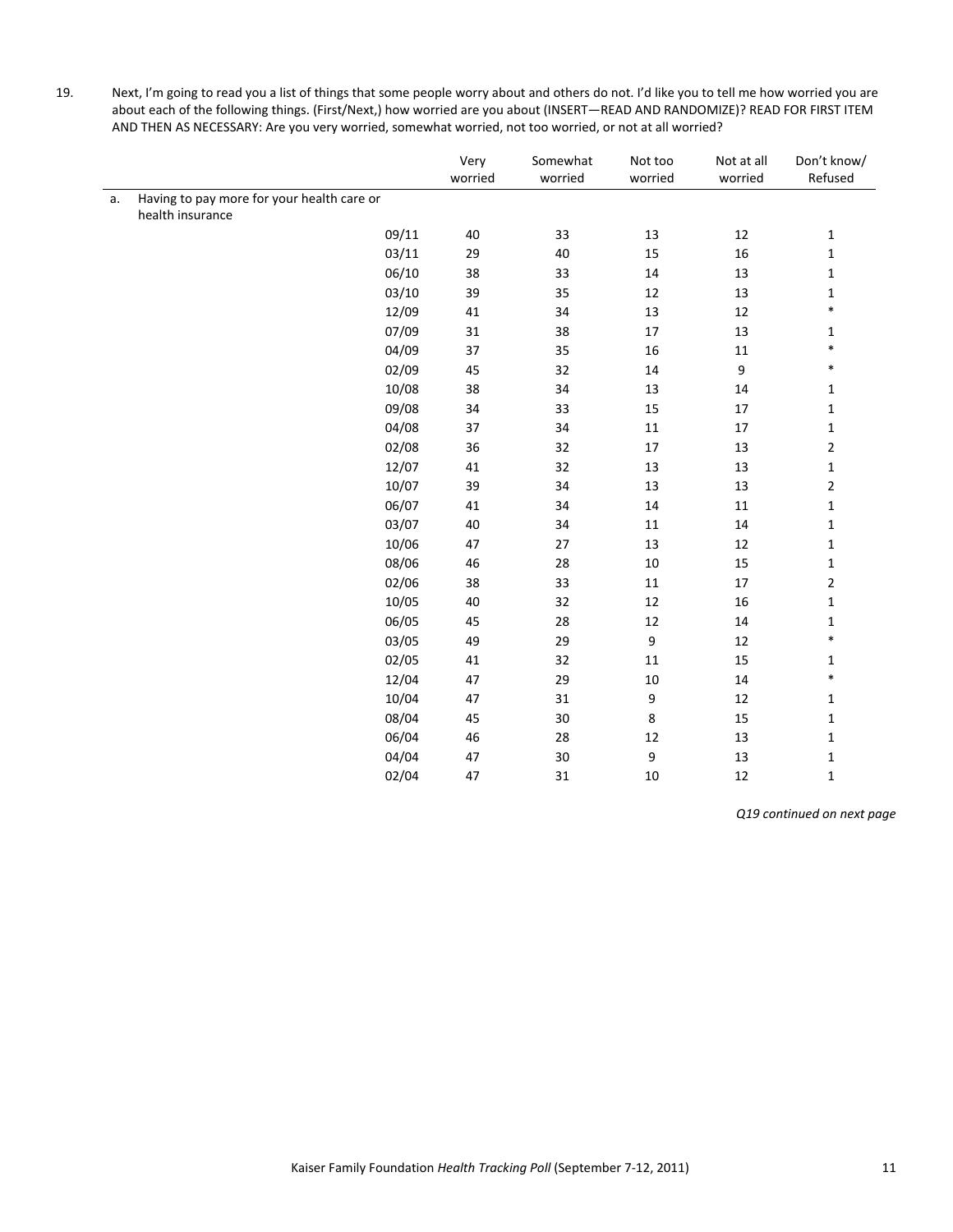|    | use continueu                                     | Very    | Somewhat | Not too | Not at all | Don't know/  |
|----|---------------------------------------------------|---------|----------|---------|------------|--------------|
|    |                                                   | worried | worried  | worried | worried    | Refused      |
| b. | Not being able to afford the health care services |         |          |         |            |              |
|    | you think you need                                |         |          |         |            |              |
|    | 09/11                                             | 32      | 30       | 20      | 18         | 1            |
|    | 03/11                                             | $20\,$  | 31       | 23      | 25         | $\mathbf 1$  |
|    | 06/10                                             | 31      | 30       | 19      | 19         | $\mathbf 1$  |
|    | 03/10                                             | 29      | 28       | 19      | 22         | 1            |
|    | 12/09                                             | 32      | $30\,$   | $17\,$  | $20\,$     | $\ast$       |
|    | 07/09                                             | 34      | 28       | 21      | 17         | $\ast$       |
|    | 04/09                                             | 34      | 32       | 20      | 14         | $\ast$       |
|    | 02/09                                             | 38      | 29       | 18      | 15         | $\ast$       |
|    | 10/08                                             | 31      | 29       | 17      | 23         | 1            |
|    | 09/08                                             | 28      | 28       | 20      | 24         | $\mathbf 1$  |
|    | 04/08                                             | 29      | 26       | 19      | 25         | $\mathbf{1}$ |
|    | 12/07                                             | 35      | 30       | 15      | 19         | $\mathbf{1}$ |
|    | 10/07                                             | 34      | 28       | $17\,$  | 20         | 1            |
|    | 06/07                                             | 36      | 27       | 19      | 18         | $\ast$       |
|    | 03/07                                             | 35      | 27       | 16      | 21         | $\mathbf{1}$ |
|    | 10/06                                             | 39      | 24       | $17\,$  | 19         | $\mathbf{1}$ |
|    | 08/06                                             | 34      | 27       | 16      | 22         | $\mathbf{1}$ |
|    | 02/06                                             | 32      | 25       | 18      | 24         | 1            |
|    | 10/05                                             | 34      | 27       | 15      | 24         | $\mathbf{1}$ |
|    | 06/05                                             | 34      | 28       | 16      | 22         | $\mathbf{1}$ |
|    | 03/05                                             | 42      | 24       | 13      | 21         | 1            |
|    | 02/05                                             | 34      | 28       | 16      | 22         | $\ast$       |
|    | 12/04                                             | 37      | 27       | 15      | $20\,$     | $\mathbf{1}$ |
|    | 10/04                                             | 38      | 26       | 16      | 21         | $\ast$       |
|    | 08/04                                             | 40      | 23       | 14      | 22         | $\mathbf{1}$ |
|    | 06/04                                             | 36      | 24       | 19      | 21         | $\ast$       |
|    | 04/04                                             | 39      | 25       | 14      | 21         | 1            |
|    | 02/04                                             | 38      | 24       | 18      | 19         | $\ast$       |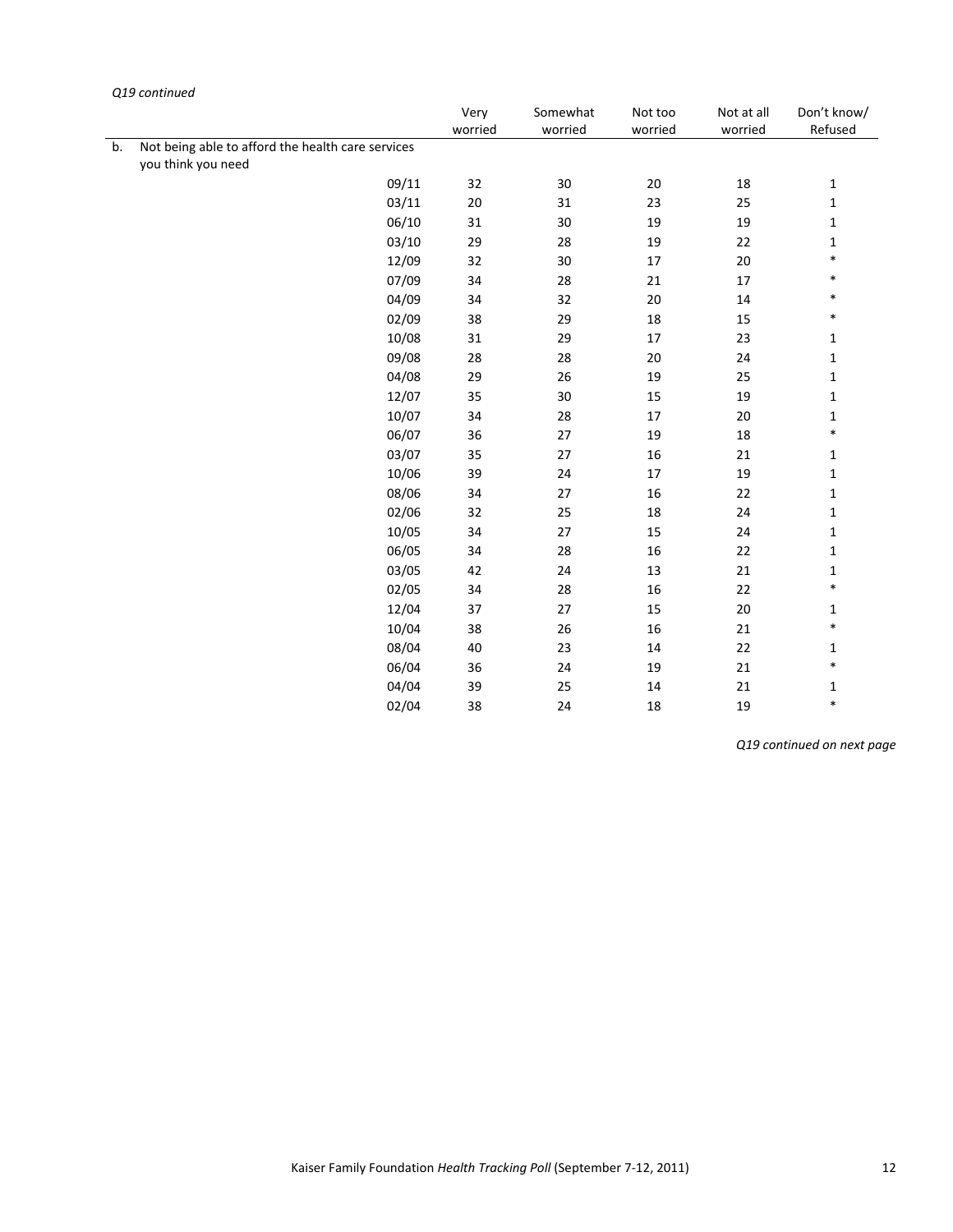|    |                                                             | Very<br>worried | Somewhat<br>worried | Not too<br>worried | Not at all<br>worried | Don't know/<br>Refused |
|----|-------------------------------------------------------------|-----------------|---------------------|--------------------|-----------------------|------------------------|
| c. | Not being able to afford the prescription drugs<br>you need |                 |                     |                    |                       |                        |
|    | 09/11                                                       | 28              | 26                  | 21                 | 25                    | $\mathbf{1}$           |
|    | 03/11                                                       | 16              | 27                  | 25                 | 31                    | $\ast$                 |
|    | 06/10                                                       | 26              | 26                  | 22                 | 25                    | 1                      |
|    | 03/10                                                       | 28              | 24                  | 19                 | 28                    | $\mathbf 1$            |
|    | 12/09                                                       | 27              | 29                  | 21                 | 24                    | $\ast$                 |
|    | 07/09                                                       | 27              | 25                  | 25                 | 22                    | $\mathbf{1}$           |
|    | 10/08                                                       | 25              | 24                  | 20                 | 31                    | $\mathbf{1}$           |
|    | 09/08                                                       | 27              | 22                  | 20                 | 31                    | $\ast$                 |
|    | 04/08                                                       | 27              | 23                  | 17                 | 32                    | 1                      |
|    | 12/07                                                       | 31              | 26                  | 19                 | 24                    | $\ast$                 |
|    | 10/07                                                       | 31              | 25                  | 18                 | 26                    | 1                      |
|    | 06/07                                                       | 33              | 23                  | 22                 | 22                    | $\ast$                 |
|    | 03/07                                                       | 33              | 26                  | 16                 | 24                    | 1                      |
|    | 10/06                                                       | 37              | 21                  | 15                 | 26                    | $\mathbf{1}$           |
|    | 08/06                                                       | 31              | 25                  | 17                 | 27                    | $\mathbf{1}$           |
|    | 02/06                                                       | 28              | 22                  | 18                 | $30\,$                | 1                      |
|    | 10/05                                                       | 32              | 21                  | 17                 | 30                    | $\ast$                 |
|    | 06/05                                                       | 35              | 23                  | 15                 | 27                    | $\ast$                 |
|    | 04/05                                                       | 35              | 25                  | 15                 | 25                    | 1                      |
|    | 02/05                                                       | 31              | 26                  | 17                 | 25                    | $\ast$                 |
|    | 12/04                                                       | 35              | 22                  | 17                 | 26                    | $\ast$                 |
|    | 10/04                                                       | 35              | 25                  | 16                 | 23                    | $\mathbf{1}$           |
|    | 08/04                                                       | 38              | 24                  | 14                 | 23                    | $\mathbf{1}$           |
|    | 06/04                                                       | 34              | 24                  | 16                 | 26                    | $\ast$                 |
|    | 04/04                                                       | 37              | 21                  | 16                 | 25                    | $\mathbf{1}$           |
|    | 02/04                                                       | 36              | 23                  | 18                 | 22                    | $\mathbf{1}$           |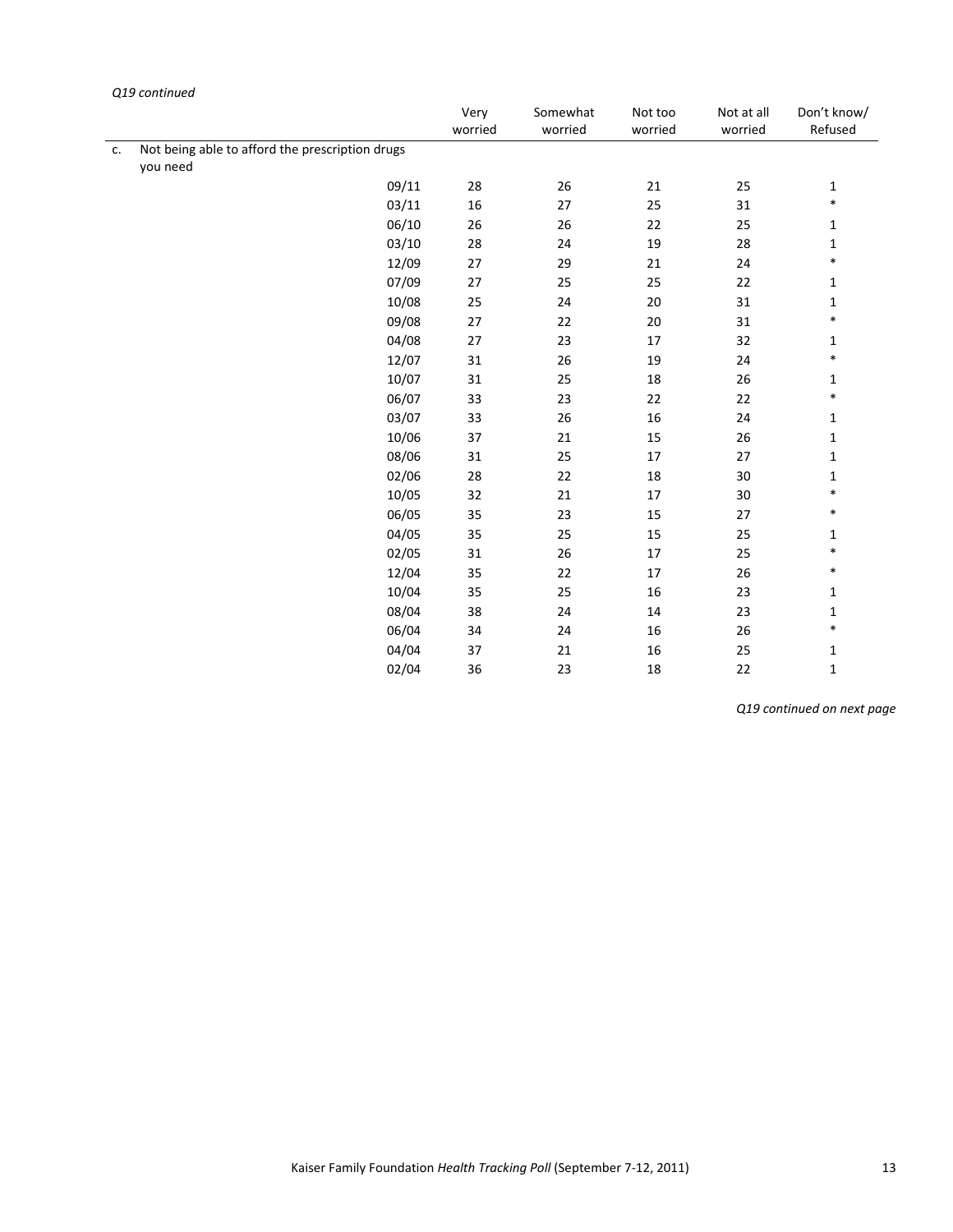|    |                                        |       | Very<br>worried | Somewhat<br>worried | Not too<br>worried | Not at all<br>worried | Don't know/<br>Refused |
|----|----------------------------------------|-------|-----------------|---------------------|--------------------|-----------------------|------------------------|
| d. | Being the victim of a terrorist attack |       |                 |                     |                    |                       |                        |
|    |                                        | 09/11 | 19              | 28                  | 27                 | 25                    | 1                      |
|    |                                        | 03/11 | 13              | 23                  | 28                 | 35                    | $\mathbf 1$            |
|    |                                        | 06/10 | $20\,$          | 25                  | 29                 | 25                    | $\ast$                 |
|    |                                        | 03/10 | 21              | 24                  | 25                 | 29                    | 1                      |
|    |                                        | 12/09 | 16              | 26                  | 29                 | 28                    | $\ast$                 |
|    |                                        | 07/09 | $20\,$          | 29                  | 27                 | 23                    | 1                      |
|    |                                        | 10/08 | 19              | 27                  | 25                 | 29                    | 1                      |
|    |                                        | 09/08 | 18              | 29                  | 25                 | 27                    | 1                      |
|    |                                        | 04/08 | $18\,$          | 28                  | 24                 | 30                    | $\mathbf 1$            |
|    |                                        | 12/07 | 22              | 29                  | 26                 | 23                    | 1                      |
|    |                                        | 10/07 | 22              | 29                  | 23                 | 25                    | $\ast$                 |
|    |                                        | 06/07 | 25              | 29                  | 25                 | 19                    | $\mathbf 1$            |
|    |                                        | 03/07 | 23              | 28                  | 22                 | 25                    | 1                      |
|    |                                        | 10/06 | 23              | 27                  | 25                 | 24                    | $\ast$                 |
|    |                                        | 08/06 | 21              | 27                  | 23                 | 28                    | 1                      |
|    |                                        | 02/06 | 21              | $26\,$              | 22                 | 30                    | $\ast$                 |
|    |                                        | 10/05 | 18              | 28                  | 25                 | 29                    | $\ast$                 |
|    |                                        | 04/05 | 19              | 23                  | 23                 | 34                    | 1                      |
|    |                                        | 02/05 | $17\,$          | 27                  | 24                 | 31                    | $\ast$                 |
|    |                                        | 12/04 | 22              | $26\,$              | 23                 | 29                    | $\mathbf{1}$           |
|    |                                        | 10/04 | 23              | 33                  | 22                 | 21                    | $\mathbf 1$            |
|    |                                        | 08/04 | 20              | 29                  | 22                 | 28                    | 1                      |
|    |                                        | 06/04 | 23              | 30                  | 24                 | 23                    | $\mathbf 1$            |
|    |                                        | 04/04 | $20\,$          | 29                  | 23                 | 27                    | 1                      |
|    |                                        | 02/04 | 20              | 27                  | 27                 | 26                    | $\mathbf 1$            |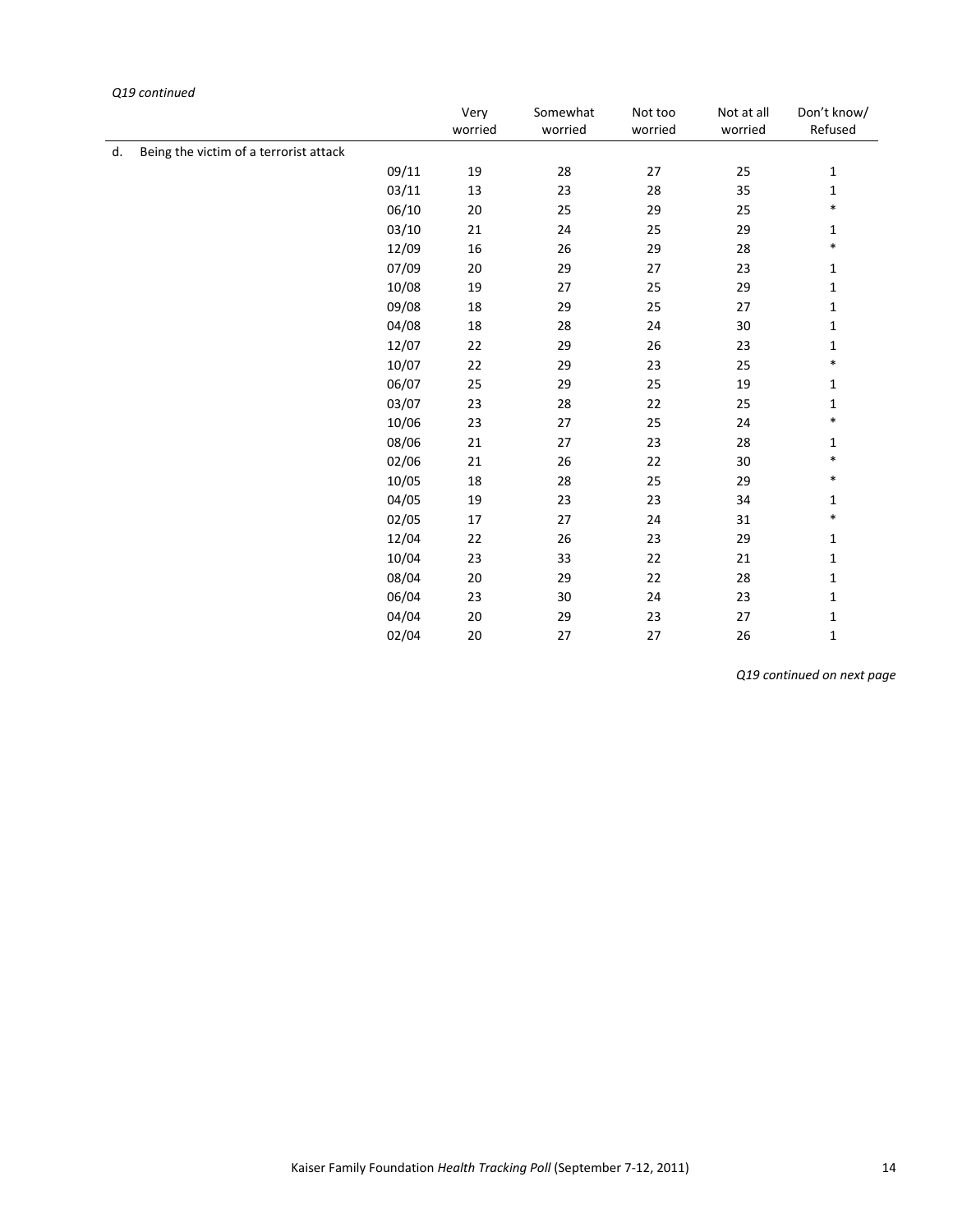|    |                                               | Very<br>worried | Somewhat<br>worried | Not too<br>worried | Not at all<br>worried | Don't know/<br>Refused |
|----|-----------------------------------------------|-----------------|---------------------|--------------------|-----------------------|------------------------|
| e. | Your income not keeping up with rising prices |                 |                     |                    |                       |                        |
|    | 09/11                                         | 43              | $30\,$              | 15                 | $11\,$                | $\mathbf 1$            |
|    | 03/11                                         | 32              | 38                  | $14\,$             | 15                    | $\mathbf{1}$           |
|    | 06/10                                         | 40              | 32                  | 15                 | 13                    | $\ast$                 |
|    | 03/10                                         | 40              | 33                  | 13                 | 13                    | $\mathbf{1}$           |
|    | 12/09                                         | 40              | 32                  | 16                 | 12                    | $\ast$                 |
|    | 07/09                                         | $37\,$          | 35                  | $17\,$             | 12                    | $\ast$                 |
|    | 04/09                                         | 46              | 32                  | 13                 | $\boldsymbol{9}$      | $\ast$                 |
|    | 02/09                                         | 53              | 28                  | 12                 | $\,8\,$               | $\ast$                 |
|    | 10/08                                         | 47              | 32                  | $10\,$             | $11\,$                | $\mathbf 1$            |
|    | 09/08                                         | 41              | 32                  | 13                 | 13                    | $\mathbf{1}$           |
|    | 04/08                                         | 43              | 31                  | $11\,$             | 14                    | $\ast$                 |
|    | 02/08                                         | 42              | 32                  | 15                 | $\boldsymbol{9}$      | $\mathbf 1$            |
|    | 12/07                                         | 46              | 28                  | 13                 | 13                    | $\ast$                 |
|    | 10/07                                         | 41              | $30\,$              | 14                 | 14                    | $\mathbf{1}$           |
|    | 06/07                                         | 45              | 30                  | 12                 | 13                    | $\mathbf 1$            |
|    | 03/07                                         | 42              | 31                  | 14                 | 13                    | $\mathbf 1$            |
|    | 10/06                                         | 45              | $27\,$              | 13                 | 14                    | $\mathbf{1}$           |
|    | 08/06                                         | 46              | 28                  | $11\,$             | 15                    | $\ast$                 |
|    | 02/06                                         | 36              | 32                  | $14\,$             | 17                    | $\mathbf 1$            |
|    | 10/05                                         | 40              | 30                  | 13                 | 16                    | $\mathbf 1$            |
|    | 06/05                                         | 40              | 28                  | 15                 | 17                    | $\mathbf 1$            |
|    | 03/05                                         | 46              | $27\,$              | $10\,$             | 15                    | $\mathbf{1}$           |
|    | 02/05                                         | 40              | 31                  | 13                 | $17\,$                | $\mathbf 1$            |
|    | 12/04                                         | 41              | 30                  | 13                 | 16                    | $\mathbf 1$            |
|    | 10/04                                         | 46              | 25                  | $11\,$             | $17\,$                | $\ast$                 |
|    | 08/04                                         | 42              | 29                  | $11\,$             | $17\,$                | $\mathbf{1}$           |
|    | 06/04                                         | 45              | 26                  | $14\,$             | 15                    | $\ast$                 |
|    | 04/04                                         | 44              | 27                  | 12                 | 16                    | $\mathbf{1}$           |
|    | 02/04                                         | 40              | 29                  | $14\,$             | 16                    | $\mathbf 1$            |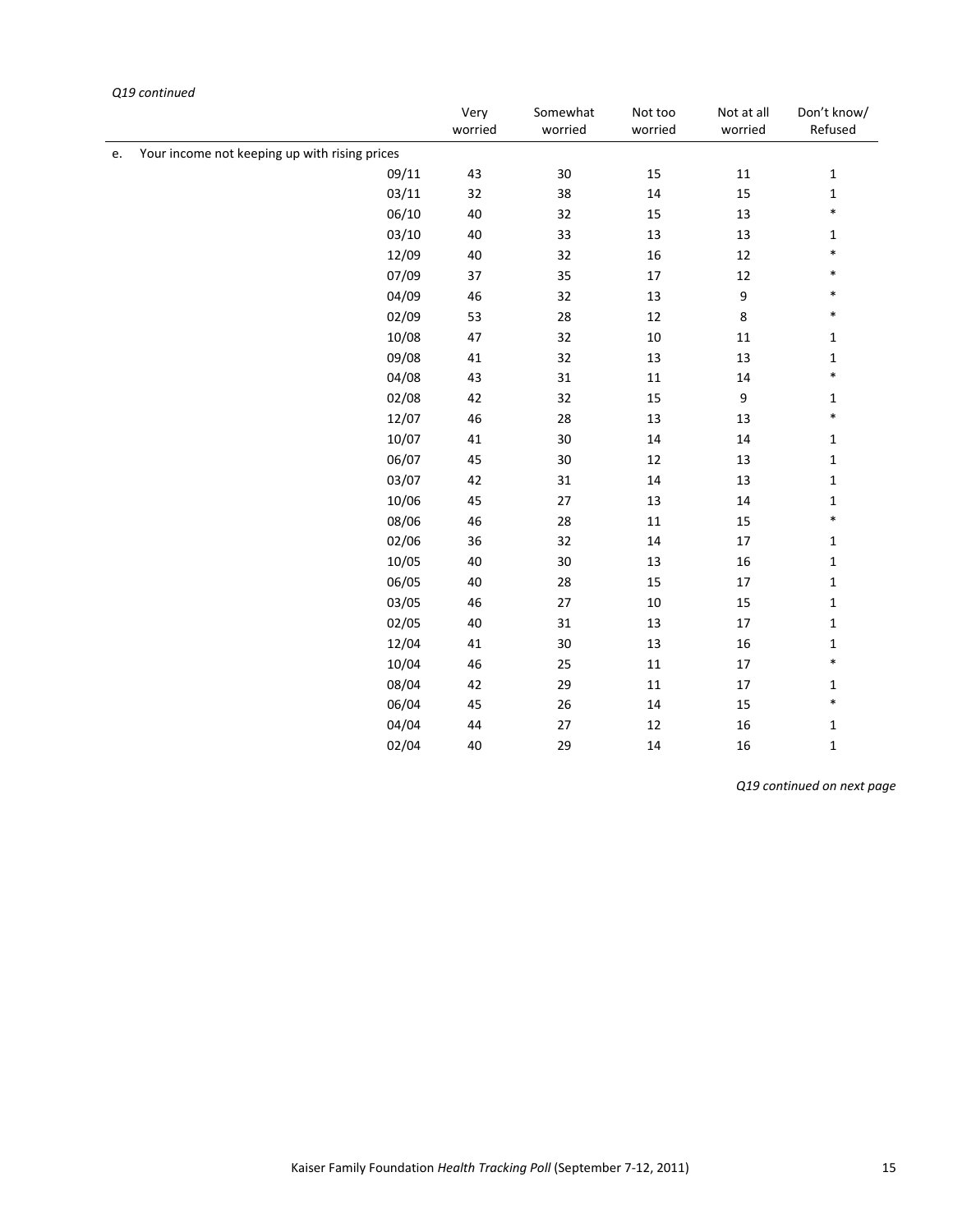|    |                                             | Very<br>worried | Somewhat<br>worried | Not too<br>worried | Not at all<br>worried | Don't know/<br>Refused |
|----|---------------------------------------------|-----------------|---------------------|--------------------|-----------------------|------------------------|
| f. | Not being able to pay your rent or mortgage |                 |                     |                    |                       |                        |
|    | 09/11                                       | 28              | 23                  | $18\,$             | $30\,$                | $\mathbf{1}$           |
|    | 03/11                                       | 18              | 18                  | 24                 | 39                    | 1                      |
|    | 06/10                                       | 25              | 22                  | 22                 | $30\,$                | $\mathbf{1}$           |
|    | 03/10                                       | 25              | 19                  | 19                 | 36                    | 1                      |
|    | 12/09                                       | 22              | 23                  | 21                 | 34                    | $\ast$                 |
|    | 07/09                                       | 29              | 25                  | 19                 | 25                    | 2                      |
|    | 10/08                                       | 25              | 21                  | 16                 | 36                    | $\mathbf{1}$           |
|    | 09/08                                       | 21              | 20                  | 21                 | 39                    | $\ast$                 |
|    | 04/08                                       | 21              | 18                  | 19                 | 41                    | $\mathbf{1}$           |
|    | 12/07                                       | $27\,$          | $20\,$              | 19                 | 33                    | $\ast$                 |
|    | 10/07                                       | 24              | 19                  | 19                 | 37                    | $\mathbf{1}$           |
|    | 06/07                                       | 25              | 19                  | 20                 | 34                    | 1                      |
|    | 03/07                                       | 27              | 18                  | 18                 | 36                    | $\mathbf{1}$           |
|    | 10/06                                       | 30              | 15                  | 20                 | 34                    | $\mathbf{1}$           |
|    | 08/06                                       | 22              | 20                  | 17                 | 40                    | 1                      |
|    | 02/06                                       | 23              | 17                  | 19                 | 41                    | $\ast$                 |
|    | 10/05                                       | 22              | $20\,$              | 19                 | 39                    | $\ast$                 |
|    | 06/05                                       | 24              | 16                  | 19                 | 41                    | $\ast$                 |
|    | 04/05                                       | 29              | 17                  | 15                 | 37                    | 1                      |
|    | 02/05                                       | 21              | 19                  | 19                 | 40                    | $\ast$                 |
|    | 12/04                                       | 26              | 16                  | 17                 | 40                    | 1                      |
|    | 10/04                                       | 27              | 16                  | 17                 | 39                    | 1                      |
|    | 08/04                                       | 31              | $17\,$              | $14\,$             | 37                    | $\ast$                 |
|    | 06/04                                       | 24              | 18                  | 18                 | 40                    | $\mathbf{1}$           |
|    | 04/04                                       | 28              | 15                  | 17                 | 39                    | $\ast$                 |
|    | 02/04                                       | 27              | 16                  | 19                 | 37                    | $\ast$                 |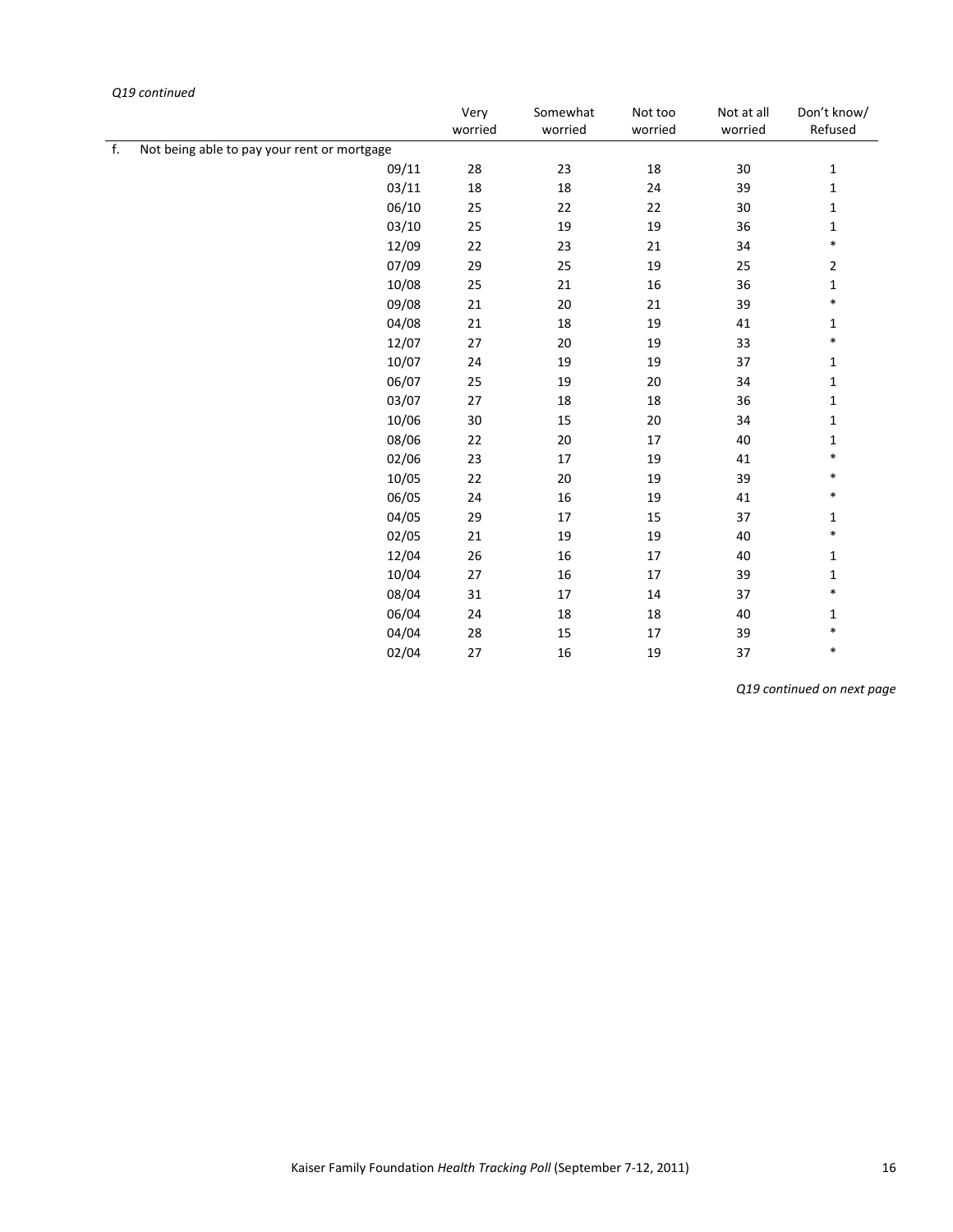|    | Q19 continued                                  |                 |                     |                    |                       |                        |
|----|------------------------------------------------|-----------------|---------------------|--------------------|-----------------------|------------------------|
|    |                                                | Very<br>worried | Somewhat<br>worried | Not too<br>worried | Not at all<br>worried | Don't know/<br>Refused |
|    | Item g based on those who are employed (n=651) |                 |                     |                    |                       |                        |
| g. | Losing your job                                |                 |                     |                    |                       |                        |
|    | 09/11                                          | 25              | 26                  | 22                 | 27                    | --                     |
|    | 03/11                                          | 15              | 25                  | 25                 | 34                    | $\ast$                 |
|    | 06/10                                          | 24              | 25                  | 26                 | 25                    | $\ast$                 |
|    | 03/10                                          | 24              | 22                  | 23                 | 31                    | $\ast$                 |
|    | 12/09                                          | 26              | 27                  | 27                 | 20                    | --                     |
|    | 07/09                                          | 28              | 27                  | 23                 | 22                    | $\ast$                 |
|    | 10/08                                          | 27              | 19                  | 22                 | 32                    | $\ast$                 |
|    | 09/08                                          | 21              | 15                  | 23                 | 41                    | $\mathbf{1}$           |
|    | 04/08                                          | 21              | 18                  | 21                 | 40                    | $\ast$                 |
|    | 12/07                                          | 23              | 16                  | 23                 | 38                    | $\ast$                 |
|    | 10/07                                          | 19              | 17                  | 23                 | 40                    | 1                      |
|    | 06/07                                          | 19              | 15                  | 25                 | 41                    | $\ast$                 |
|    | 03/07                                          | 18              | 15                  | 23                 | 44                    | $\mathbf{1}$           |
|    | 10/06                                          | 24              | $17\,$              | 21                 | 38                    | $\mathbf{1}$           |
|    | 08/06                                          | 17              | $17\,$              | 23                 | 43                    | $\ast$                 |
|    | 02/06                                          | 20              | 16                  | 21                 | 43                    | $\ast$                 |
|    | 10/05                                          | 16              | $18\,$              | 22                 | 43                    | $\ast$                 |
|    | 06/05                                          | 17              | 16                  | 24                 | 43                    | $\ast$                 |
|    | 04/05                                          | 23              | 15                  | 20                 | 42                    | $\ast$                 |
|    | 02/05                                          | 15              | 15                  | 24                 | 45                    | $\ast$                 |
|    | 12/04                                          | 21              | 18                  | 22                 | 39                    | $\ast$                 |
|    | 10/04                                          | 18              | 15                  | 21                 | 46                    | $\ast$                 |
|    | 08/04                                          | 25              | 16                  | 17                 | 41                    | 1                      |
|    | 06/04                                          | 20              | 15                  | 22                 | 43                    | $\mathbf{1}$           |
|    | 04/04                                          | 23              | 15                  | 18                 | 44                    | $\ast$                 |
|    | 02/04                                          | 21              | 16                  | 23                 | 40                    | $\ast$                 |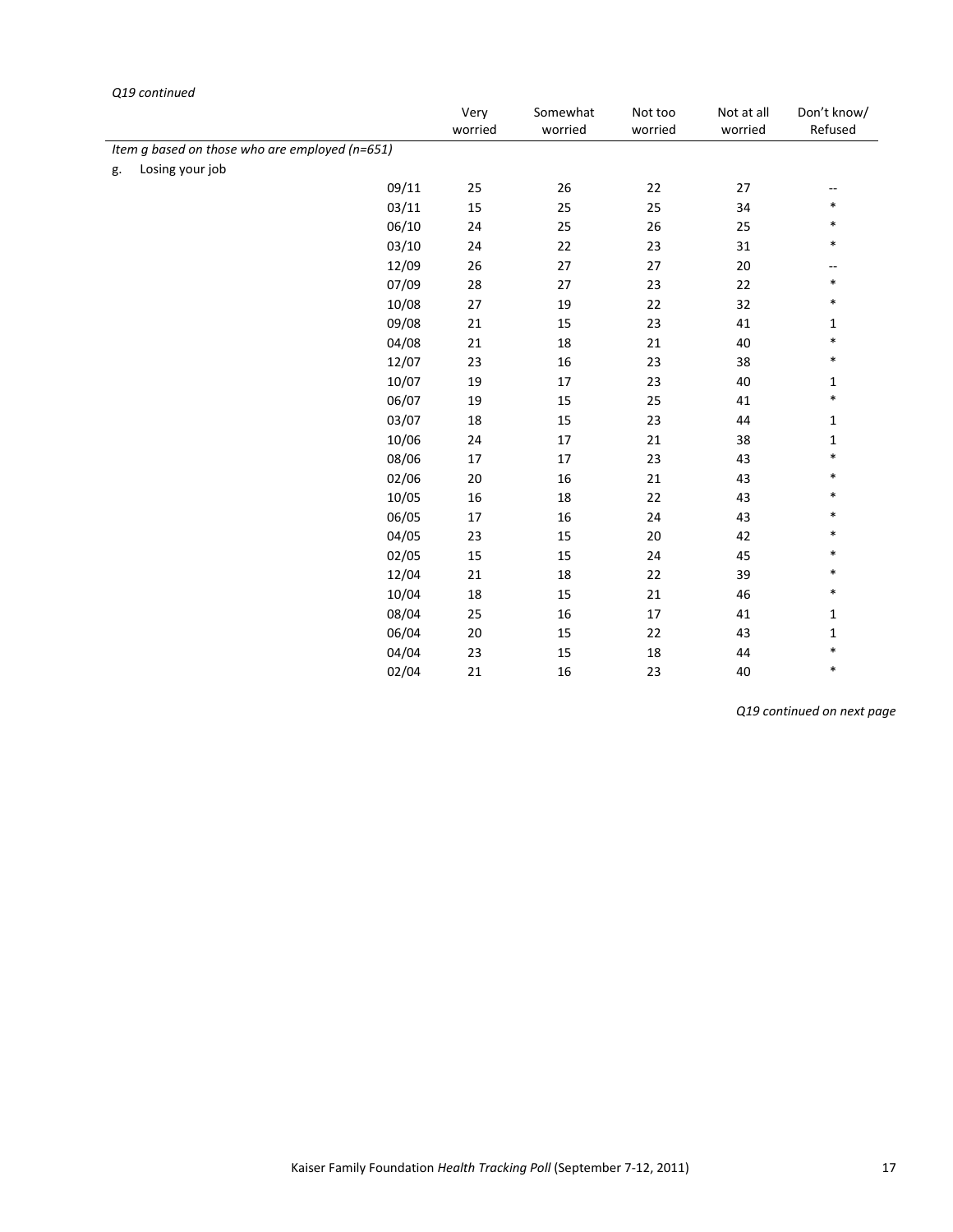|    | Q19 continued                                              |                 |                     |                    |                       |                         |
|----|------------------------------------------------------------|-----------------|---------------------|--------------------|-----------------------|-------------------------|
|    |                                                            | Very<br>worried | Somewhat<br>worried | Not too<br>worried | Not at all<br>worried | Don't know/<br>Refused  |
|    | Item h based on those who are employed and insured (n=570) |                 |                     |                    |                       |                         |
| h. | Having to stay in your current job instead of              |                 |                     |                    |                       |                         |
|    | taking a new job for fear of losing health benefits        |                 |                     |                    |                       |                         |
|    | 09/11                                                      | 14              | 21                  | 23                 | 41                    | $\mathbf{1}$            |
|    | 03/11                                                      | $10\,$          | 18                  | 27                 | 44                    | $\mathbf 1$             |
|    | 06/10                                                      | 12              | 18                  | 27                 | 41                    | $\mathbf{1}$            |
|    | 03/10                                                      | 14              | 17                  | 21                 | 47                    | $\mathbf{1}$            |
|    | 12/09                                                      | 19              | 23                  | 24                 | 34                    | $\ast$                  |
|    | 10/08                                                      | 14              | 17                  | 21                 | 47                    | 1                       |
|    | 09/08                                                      | 16              | 14                  | 22                 | 47                    | $\mathbf{1}$            |
|    | 04/08                                                      | 13              | 16                  | 19                 | 50                    | $\mathbf{1}$            |
|    | 12/07                                                      | $14\,$          | 15                  | 22                 | 48                    | $\mathbf{1}$            |
|    | 10/07                                                      | 14              | 18                  | 21                 | 46                    | 1                       |
|    | 06/07                                                      | 17              | 14                  | 24                 | 45                    | $\mathbf 1$             |
|    | 03/07                                                      | 20              | 14                  | 18                 | 46                    | $\mathbf{1}$            |
|    | 10/06                                                      | 16              | 13                  | 18                 | 52                    | 1                       |
|    | 08/06                                                      | 16              | 16                  | 20                 | 47                    | 1                       |
|    | 02/06                                                      | 14              | 15                  | 19                 | 51                    | $\mathbf{1}$            |
|    | 10/05                                                      | 12              | 16                  | 19                 | 51                    | $\mathbf{1}$            |
|    | 06/05                                                      | 18              | 14                  | 21                 | 47                    | $\mathbf{1}$            |
|    | 04/05                                                      | 21              | 14                  | 18                 | 46                    | $\overline{2}$          |
|    | 02/05                                                      | 15              | 14                  | 19                 | 52                    | $\ast$                  |
|    | 12/04                                                      | 17              | 15                  | 22                 | 47                    | $\mathbf{1}$            |
|    | 10/04                                                      | 19              | 13                  | 16                 | 51                    | $\mathbf{1}$            |
|    | 08/04                                                      | 22              | 15                  | 16                 | 46                    | 1                       |
|    | 06/04                                                      | 15              | 12                  | 21                 | 49                    | $\overline{\mathbf{c}}$ |
|    | 04/04                                                      | 16              | 14                  | 18                 | 49                    | $\mathbf 2$             |
|    | 02/04                                                      | 17              | 14                  | 16                 | 51                    | $\mathbf{1}$            |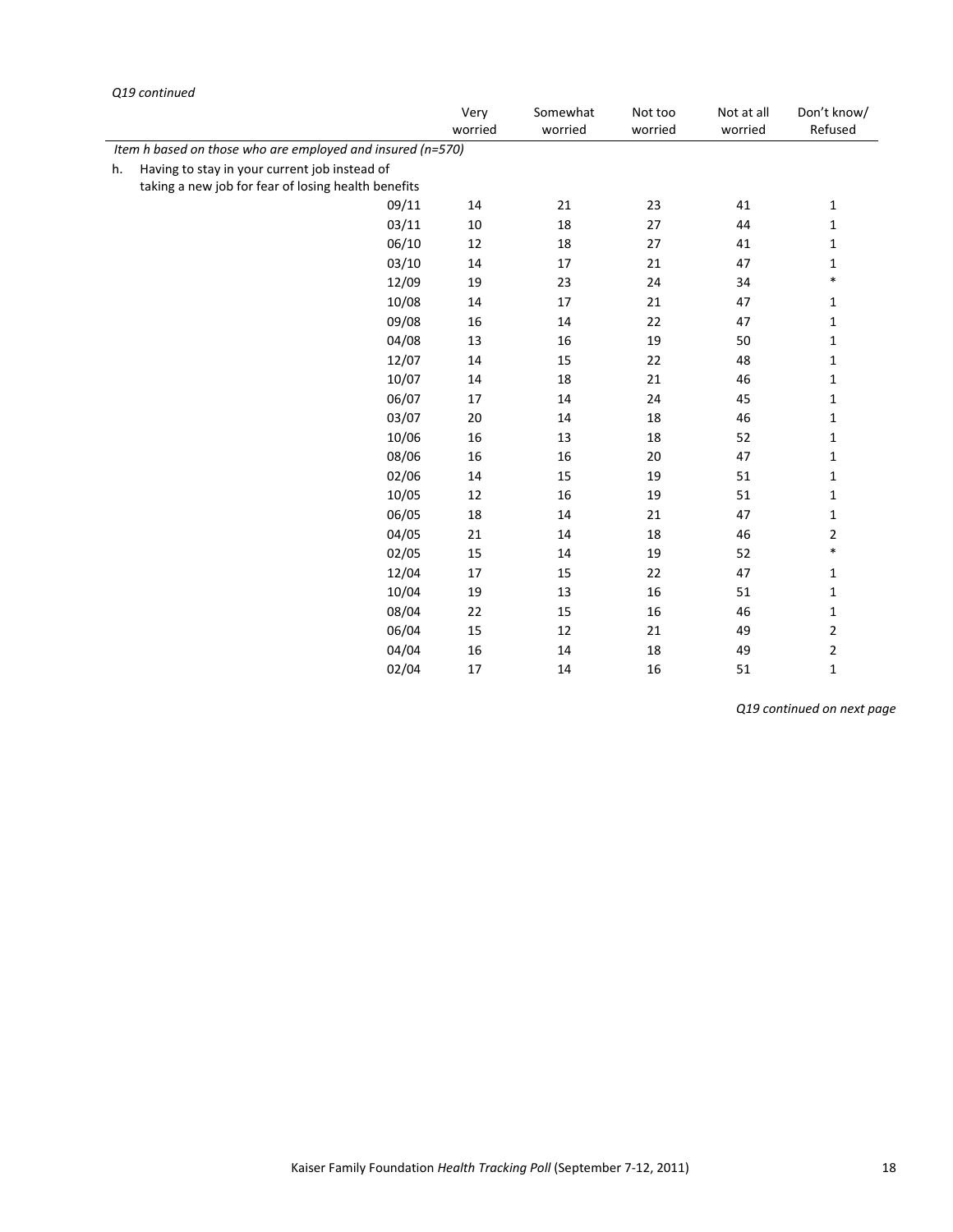|    | as communica                                    |       | Very    | Somewhat | Not too | Not at all | Don't know/  |
|----|-------------------------------------------------|-------|---------|----------|---------|------------|--------------|
|    |                                                 |       | worried | worried  | worried | worried    | Refused      |
|    | Item i based on those who are insured (n=1,064) |       |         |          |         |            |              |
| i. | Losing your health insurance coverage           |       |         |          |         |            |              |
|    |                                                 | 09/11 | 30      | 26       | 19      | 24         | $\ast$       |
|    |                                                 | 03/11 | $17\,$  | 23       | 26      | 33         | $\mathbf 1$  |
|    |                                                 | 06/10 | 26      | 24       | 26      | 23         | $\ast$       |
|    |                                                 | 03/10 | 24      | 24       | $18\,$  | 32         | $\mathbf{1}$ |
|    |                                                 | 12/09 | 26      | 28       | $20\,$  | 26         | $\ast$       |
|    |                                                 | 07/09 | 29      | 23       | 24      | 22         | $\mathbf{1}$ |
|    |                                                 | 04/09 | $30\,$  | $27\,$   | $22\,$  | $21\,$     | $\ast$       |
|    |                                                 | 02/09 | 34      | 20       | 22      | 24         | $\ast$       |
|    |                                                 | 10/08 | 29      | 20       | 19      | 31         | $\mathbf{1}$ |
|    |                                                 | 09/08 | 23      | 20       | 22      | 35         | $\ast$       |
|    |                                                 | 04/08 | 26      | 19       | 19      | 35         | $\mathbf{1}$ |
|    |                                                 | 12/07 | 29      | 22       | 21      | 27         | $\mathbf 1$  |
|    |                                                 | 10/07 | 29      | 21       | 19      | 30         | $\mathbf 1$  |
|    |                                                 | 06/07 | 34      | 20       | $20\,$  | 25         | $\mathbf 1$  |
|    |                                                 | 03/07 | 29      | 19       | 19      | 32         | $\mathbf 1$  |
|    |                                                 | 10/06 | 32      | 18       | 16      | 33         | $\mathbf{1}$ |
|    |                                                 | 08/06 | 30      | $20\,$   | 19      | 31         | $\ast$       |
|    |                                                 | 02/06 | 26      | 19       | $21\,$  | 34         | $\ast$       |
|    |                                                 | 10/05 | $27\,$  | 22       | 19      | 33         | $\ast$       |
|    |                                                 | 06/05 | $30\,$  | 19       | $18\,$  | 33         | $\ast$       |
|    |                                                 | 03/05 | 35      | $17\,$   | $17\,$  | $30\,$     | $\mathbf{1}$ |
|    |                                                 | 02/05 | 26      | 22       | 19      | 32         | $\ast$       |
|    |                                                 | 12/04 | 34      | $20\,$   | 19      | $27\,$     |              |
|    |                                                 | 10/04 | 29      | 20       | 18      | 33         | $\ast$       |
|    |                                                 | 08/04 | 34      | 17       | 16      | 32         | $\ast$       |
|    |                                                 | 06/04 | 29      | 19       | 20      | 32         | $\ast$       |
|    |                                                 | 04/04 | 33      | 19       | $17\,$  | 30         | $\mathbf{1}$ |
|    |                                                 | 02/04 | 32      | 19       | 19      | 29         | $\ast$       |
| j. | Not having enough money for retirement          |       |         |          |         |            |              |
|    |                                                 | 09/11 | 38      | 32       | 15      | $14\,$     | $\mathbf 2$  |
|    |                                                 | 03/11 | 31      | 33       | 16      | 18         | $\mathbf 2$  |
|    |                                                 | 06/10 | 36      | 30       | 15      | $17\,$     | $\mathbf 1$  |
|    |                                                 | 03/10 | 39      | 29       | 14      | 17         | $\mathbf 1$  |
|    |                                                 | 12/09 | 37      | 28       | $17\,$  | 17         | $\mathbf 1$  |
|    |                                                 | 07/09 | 35      | 31       | 17      | 16         | $\mathbf 1$  |
|    |                                                 | 04/09 | 43      | 30       | 14      | 12         | $\mathbf 1$  |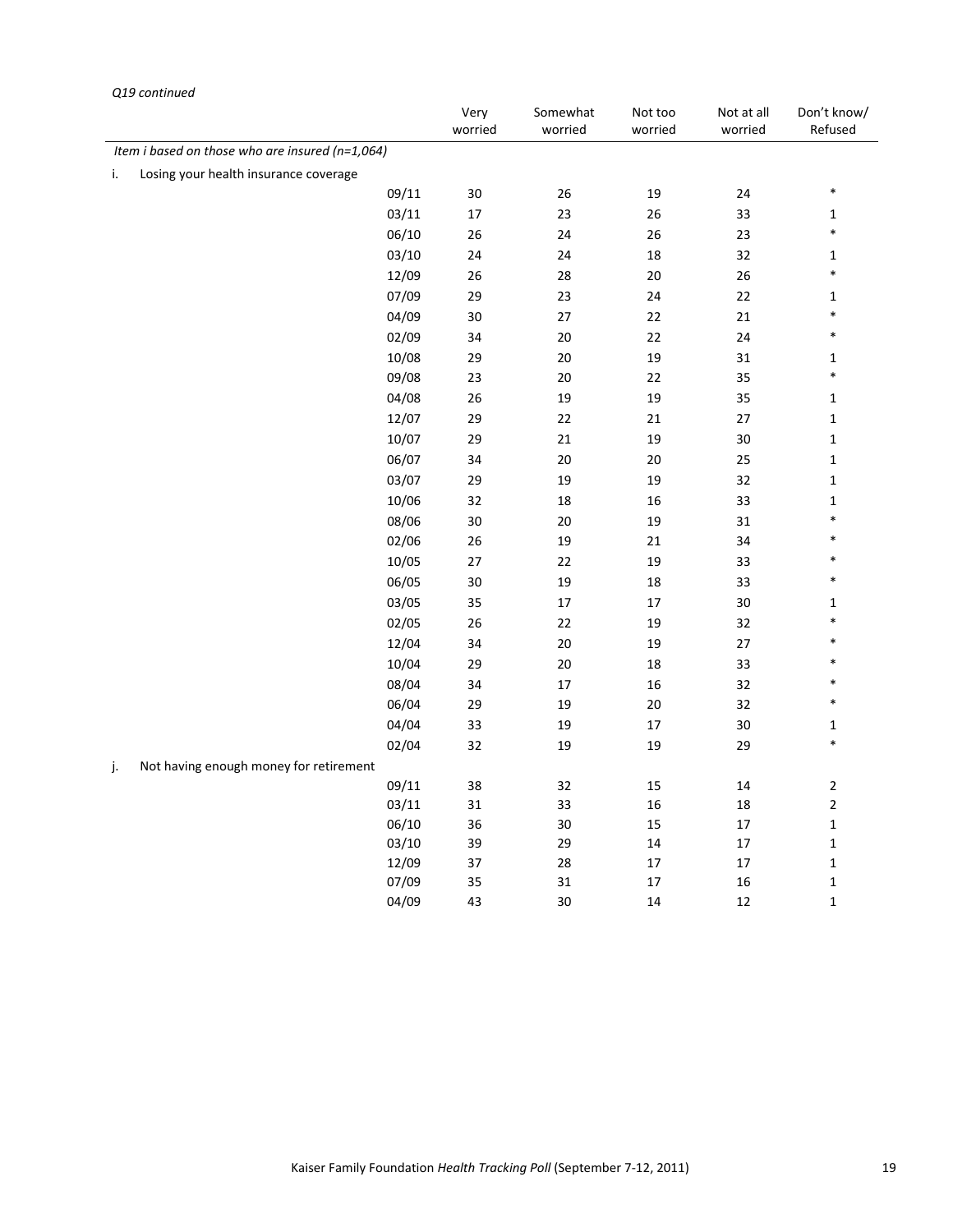#### **DEMOGRAPHICS**

Finally, I have just a few questions we will use to describe the people who took part in our survey…

| D1. | Record respondent's sex |    |
|-----|-------------------------|----|
|     | Male                    | 49 |
|     | Female                  | 51 |

D2. In general, would you say your health is excellent, very good, good, only fair, or poor?

| Excellent          | 20 |
|--------------------|----|
| Very good          | 35 |
| Good               | 29 |
| Only fair          | 11 |
| Poor               | 5  |
| Don't know/Refused | *  |

## D5. What is your age? (RECORD EXACT AGE AS TWO-DIGIT CODE.)

D6. (ASK IF DON'T KNOW OR REFUSED AGE) Could you please tell me if you are between the ages of (READ LIST)...

| 18-29              | 19 |
|--------------------|----|
| 30-49              | 37 |
| 50-64              | 25 |
| 65 and older       | 17 |
| Don't know/Refused |    |
|                    |    |

D8. [HALF SAMPLE A] In politics today, do you consider yourself a [ROTATE: Republican, Democrat/Democrat, Republican], an Independent, or what? [HALF SAMPLE B] In politics today, do you consider yourself a [ROTATE: Republican, Democrat/Democrat, Republican] or Independent?

| Republican                                   | 20 |
|----------------------------------------------|----|
| Democrat                                     | 35 |
| Independent                                  | 38 |
| Or what/Other/None/No preference/Other party |    |
| Don't know/Refused                           |    |

D8a. Do you LEAN more towards the [ROTATE: Republican Party or the Democratic Party/Democratic Party or the Republican Party]?

D8/D8a. Combo Table based on total

| Republican/Lean Republican  | 34 |
|-----------------------------|----|
| Democrat/Lean Democratic    | 50 |
| Other/Don't lean/Don't know | 16 |
|                             |    |
| Five-Point Party ID         |    |
| Democrat                    | 35 |
| Independent Lean Democratic | 15 |
| Independent/Don't lean      | 15 |
| Independent Lean Republican | 14 |
| Republican                  | 20 |
| Undesignated                | *  |
|                             |    |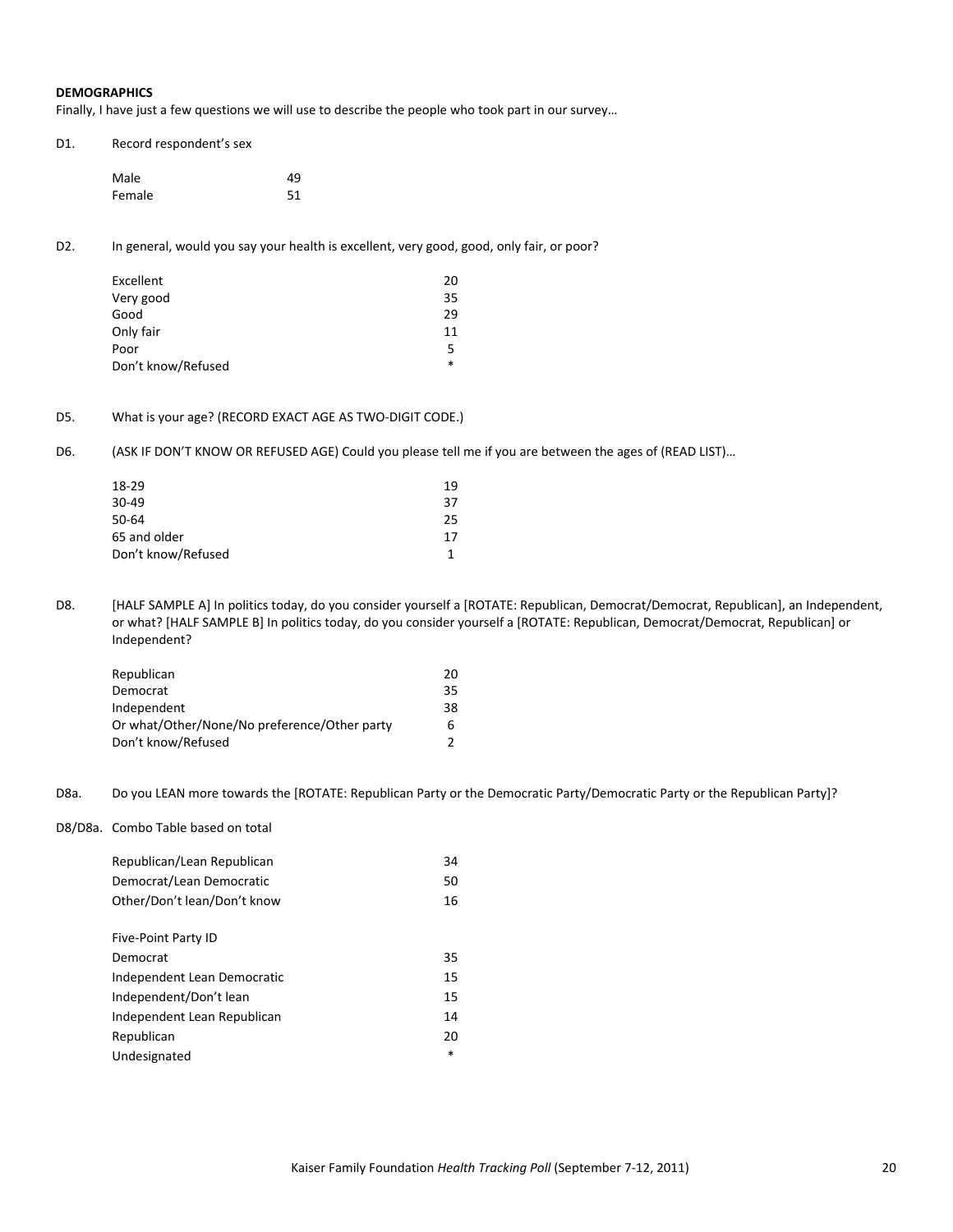D8b. Would you say your views in most political matters are liberal, moderate or conservative?

| Liberal            | 22 |
|--------------------|----|
| Moderate           | 39 |
| Conservative       | 35 |
| Don't know/Refused |    |

D8c. Do you consider yourself to be a supporter of the Tea Party movement, or not?

| Yes, supporter of Tea Party movement      | 22 |
|-------------------------------------------|----|
| No, not a supporter of Tea Party movement | 72 |
| Don't know/Refused                        |    |

D9. Some people are registered to vote and others are not. Are you currently registered to vote at your present address?

| Yes                | 81 |
|--------------------|----|
| No                 | 18 |
| Don't know/Refused |    |

# D10. How often would you say you vote...always, nearly always, part of the time, or seldom?

*Based on registered voters (n=1,038)*

| Always             | 60     |
|--------------------|--------|
| Nearly always      | 27     |
| Part of the time   | 8      |
| Seldom             | 3      |
| Never vote (Vol.)  |        |
| Other (Vol.)       | $\ast$ |
| Don't know/Refused | $\ast$ |

#### Summary of D9 and D10 based on total

| Yes, registered to vote | 81     |
|-------------------------|--------|
| Always vote             | 49     |
| Nearly always vote      | 22     |
| Vote part of the time   | 7      |
| Seldom vote             | 3      |
| Never vote (Vol.)       | 1      |
| Other (Vol.)            | $\ast$ |
| Don't know how often    | $\ast$ |
| No, not registered      | 18     |
| Don't know/Refused      | 1      |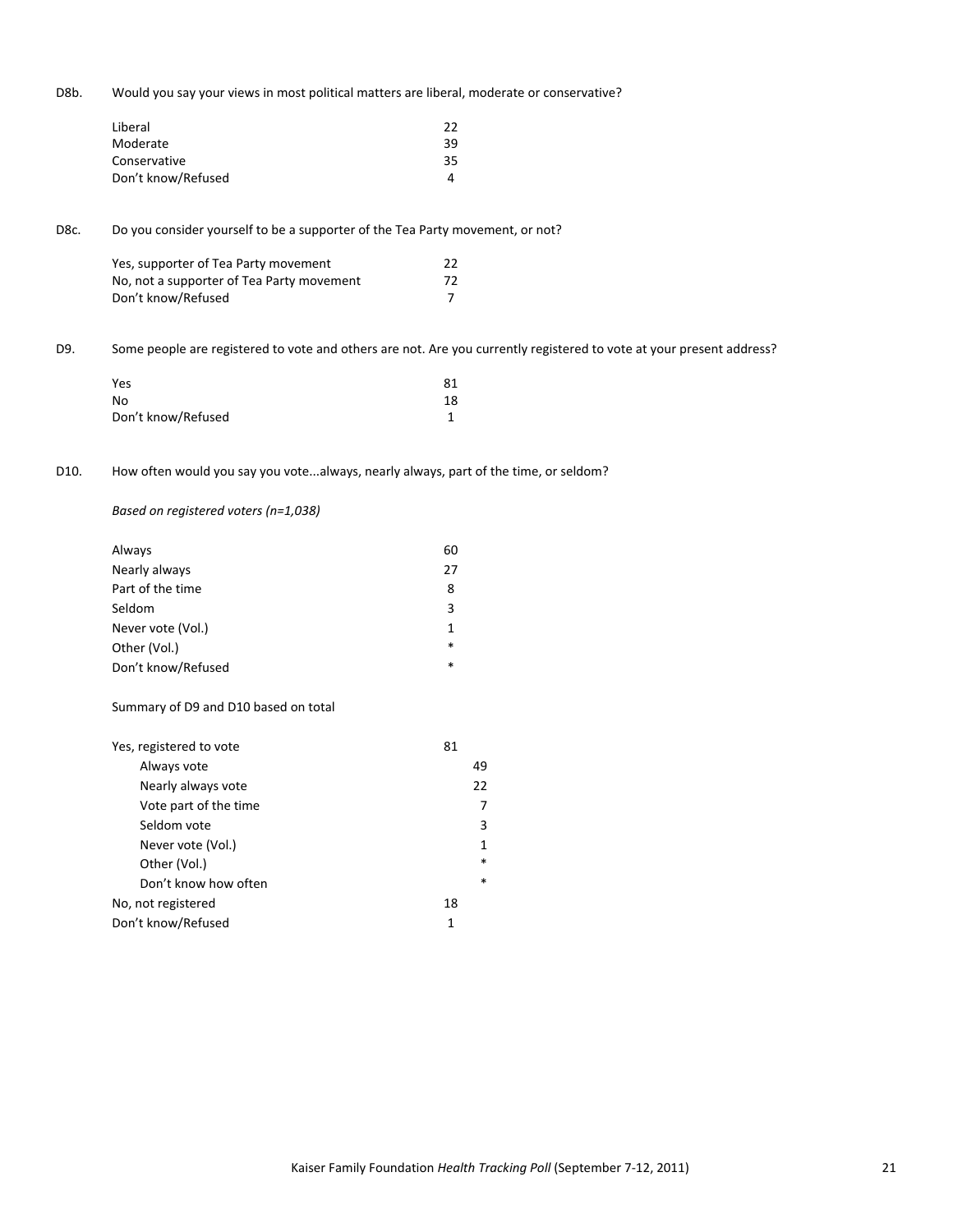D11. What is the LAST grade or class that you COMPLETED in school? (DO NOT READ)

| None, or grade 1-8                                                                                                       | 3  |
|--------------------------------------------------------------------------------------------------------------------------|----|
| High school incomplete (grades 9-11)                                                                                     | 10 |
| High school graduate (grade 12 or GED certificate)                                                                       | 28 |
| Technical, trade or vocational school AFTER high school                                                                  | 7  |
| Some college, no four-year degree (includes associate degree)                                                            | 24 |
| College graduate (B.S., B.A., or other four-year degree)                                                                 | 17 |
| Post-graduate or professional schooling after college<br>(e.g., toward a Master's degree or Ph.D; law or medical school) | 11 |
| Don't know/Refused                                                                                                       |    |

- D12. Are you, yourself, of Hispanic or Latino background, such as Mexican, Puerto Rican, Cuban, or some other Spanish background?
- D13. What is your race? Are you white, black, Asian or some other race? (IF RESPONDENT SAYS HISPANIC ASK: Do you consider yourself a white Hispanic or a black Hispanic?)

| White, non-Hispanic                     | 67 |    |
|-----------------------------------------|----|----|
| Total non-White                         | 30 |    |
| Black or African-American, non-Hispanic |    | 11 |
| Hispanic                                |    | 13 |
| Asian, non-Hispanic                     |    | 4  |
| Other/Mixed race, non-Hispanic          |    |    |
| Undesignated                            |    |    |

D14. Last year—that is, in 2010—what was your total family income from all sources, before taxes? Just stop me when I get to the right category. (READ)

| Less than \$20,000              | 18 |
|---------------------------------|----|
| \$20,000 to less than \$30,000  | 14 |
| \$30,000 to less than \$40,000  | 11 |
| \$40,000 to less than \$50,000  | 9  |
| \$50,000 to less than \$75,000  | 14 |
| \$75,000 to less than \$90,000  | 6  |
| \$90,000 to less than \$100,000 | 4  |
| \$100,000 or more               | 12 |
| Don't know/Refused              | 11 |
|                                 |    |

END OF INTERVIEW: That's all the questions I have. Thanks for your time.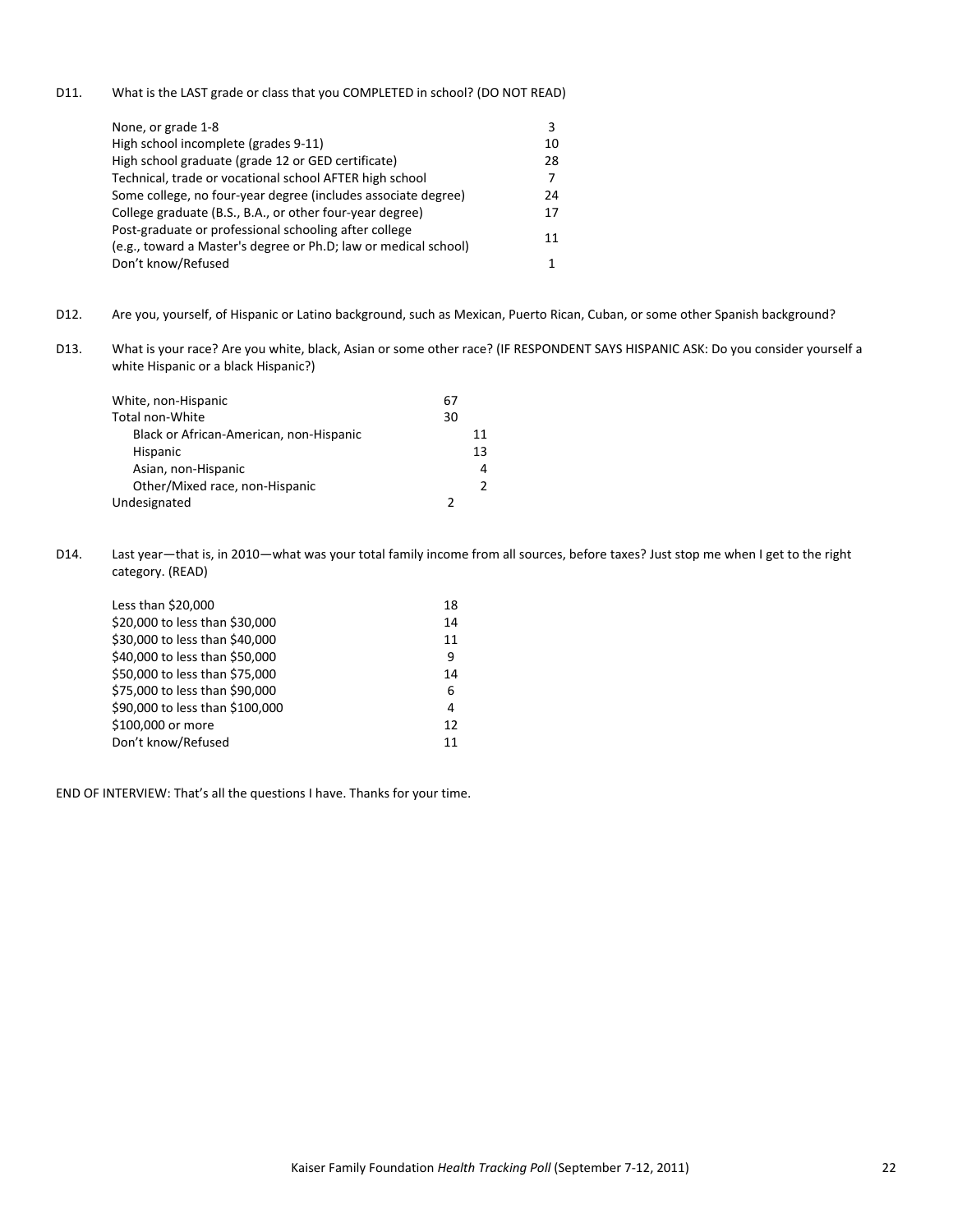#### Trend Information:

08/11: Kaiser Family Foundation *Kaiser Health Tracking Poll* (August 10‐15, 2011) 07/11: Kaiser Family Foundation *Kaiser Health Tracking Poll* (July 13‐18, 2011) 06/11 Kaiser Family Foundation *Kaiser Health Tracking Poll* (June 9‐14, 2011) 05/11: Kaiser Family Foundation *Kaiser Health Tracking Poll* (May 12‐17, 2011) 04/11: Kaiser Family Foundation *Kaiser Health Tracking Poll* (April 7‐12, 2011) 03/11: Kaiser Family Foundation *Kaiser Health Tracking Poll* (March 8‐13, 2011) 02/11: Kaiser Family Foundation *Kaiser Health Tracking Poll* (February 8‐13, 2011) 01/11: Kaiser Family Foundation/Harvard School of Public Health *The Public's Health Care Agenda for the 112th Congress* (January 4‐14, 2011) 12/10: Kaiser Family Foundation *Kaiser Health Tracking Poll* (December 1‐6, 2010) 11/10: Kaiser Family Foundation *Kaiser Health Tracking Poll* (November 3‐6, 2010) 10/10: Kaiser Family Foundation *Kaiser Health Tracking Poll* (October 5‐10, 2010) 09/10: Kaiser Family Foundation *Kaiser Health Tracking Poll* (September 14‐19, 2010) 08/10: Kaiser Family Foundation *Kaiser Health Tracking Poll* (August 16‐22, 2010) 07/10: Kaiser Family Foundation *Kaiser Health Tracking Poll* (July 8‐13, 2010) 06/10: Kaiser Family Foundation *Kaiser Health Tracking Poll* (June 17‐22, 2010) 05/10: Kaiser Family Foundation *Kaiser Health Tracking Poll* (May 11‐16, 2010) 04/10: Kaiser Family Foundation *Kaiser Health Tracking Poll* (April 9‐14, 2010) 03/10: Kaiser Family Foundation *Kaiser Health Tracking Poll* (March 10‐15, 2010) 02/10: Kaiser Family Foundation *Kaiser Health Tracking Poll* (February 11‐15, 2010) 01/10: Kaiser Family Foundation *Kaiser Health Tracking Poll* (January 7‐12, 2010) 12/09: Kaiser Family Foundation *Kaiser Health Tracking Poll* (December 7‐13, 2009) 11/09: Kaiser Family Foundation *Kaiser Health Tracking Poll* (November 5‐12, 2009) 10/09: Kaiser Family Foundation *Kaiser Health Tracking Poll* (October 8‐15, 2009) 09/09: Kaiser Family Foundation *Kaiser Health Tracking Poll* (September 11‐18, 2009) 08/09: Kaiser Family Foundation *Kaiser Health Tracking Poll* (August 4‐11, 2009) 07/09: Kaiser Family Foundation *Kaiser Health Tracking Poll* (July 7‐14, 2009) 06/09: Kaiser Family Foundation *Kaiser Health Tracking Poll* (June 1‐8, 2009) 04/09: Kaiser Family Foundation *Kaiser Health Tracking Poll* (April 2‐8, 2009) 02/09: Kaiser Family Foundation *Kaiser Health Tracking Poll* (February 3‐12, 2009) 10/08: Kaiser Family Foundation *Kaiser Health Tracking Poll: Election 2008* (October 8‐13, 2008) 09/08: Kaiser Family Foundation *Kaiser Health Tracking Poll: Election 2008* (September 8‐13, 2008) 04/08: Kaiser Family Foundation *Kaiser Health Tracking Poll: Election 2008* (April 3‐13, 2008) 02/08: Kaiser Family Foundation *Kaiser Health Tracking Poll: Election 2008* (February 7‐16, 2008) 12/07: Kaiser Family Foundation *Kaiser Health Tracking Poll: Election 2008* (November 28‐December 9, 2007) 10/07: Kaiser Family Foundation *Kaiser Health Tracking Poll: Election 2008* (October 1‐10, 2007) 06/07: Kaiser Family Foundation *Kaiser Health Tracking Poll: Election 2008* (May 31‐June 5, 2007) 03/07: Kaiser Family Foundation *Kaiser Health Tracking Poll: Election 2008* (March 8‐13, 2007) 10/06: Kaiser Family Foundation *Kaiser Health Poll Report* (October 5‐10, 2006) 08/06: Kaiser Family Foundation *Kaiser Health Poll Report* (August 3‐8, 2006) 02/06: Kaiser Family Foundation *Kaiser Health Poll Report* (February 2‐7, 2006) 10/05: Kaiser Family Foundation *Kaiser Health Poll Report* (October 4‐9, 2005) 06/05: Kaiser Family Foundation *Kaiser Health Poll Report* (June 2‐5, 2005) 04/05: *USA Today*/Kaiser Family Foundation/Harvard University *Health Care Costs Survey* (April 25‐June 9, 2005) 03/05: Kaiser Family Foundation *Kaiser Health Poll Report* (March 31‐April 3, 2005) 02/05: Kaiser Family Foundation *Kaiser Health Poll Report* (February 3‐6, 2005) 12/04: Kaiser Family Foundation *Kaiser Health Poll Report* (December 2‐5, 2004) 10/04: Kaiser Family Foundation *Kaiser Health Poll Report* (October 14‐17, 2004) 08/04: Kaiser Family Foundation *Kaiser Health Poll Report* (August 5‐8, 2004) 06/04: Kaiser Family Foundation *Kaiser Health Poll Report* (June 4‐8, 2004) 04/04: Kaiser Family Foundation *Kaiser Health Poll Report* (April 1‐5, 2004) 02/04: Kaiser Family Foundation *Kaiser Health Poll Report* (February 5‐8, 2004)